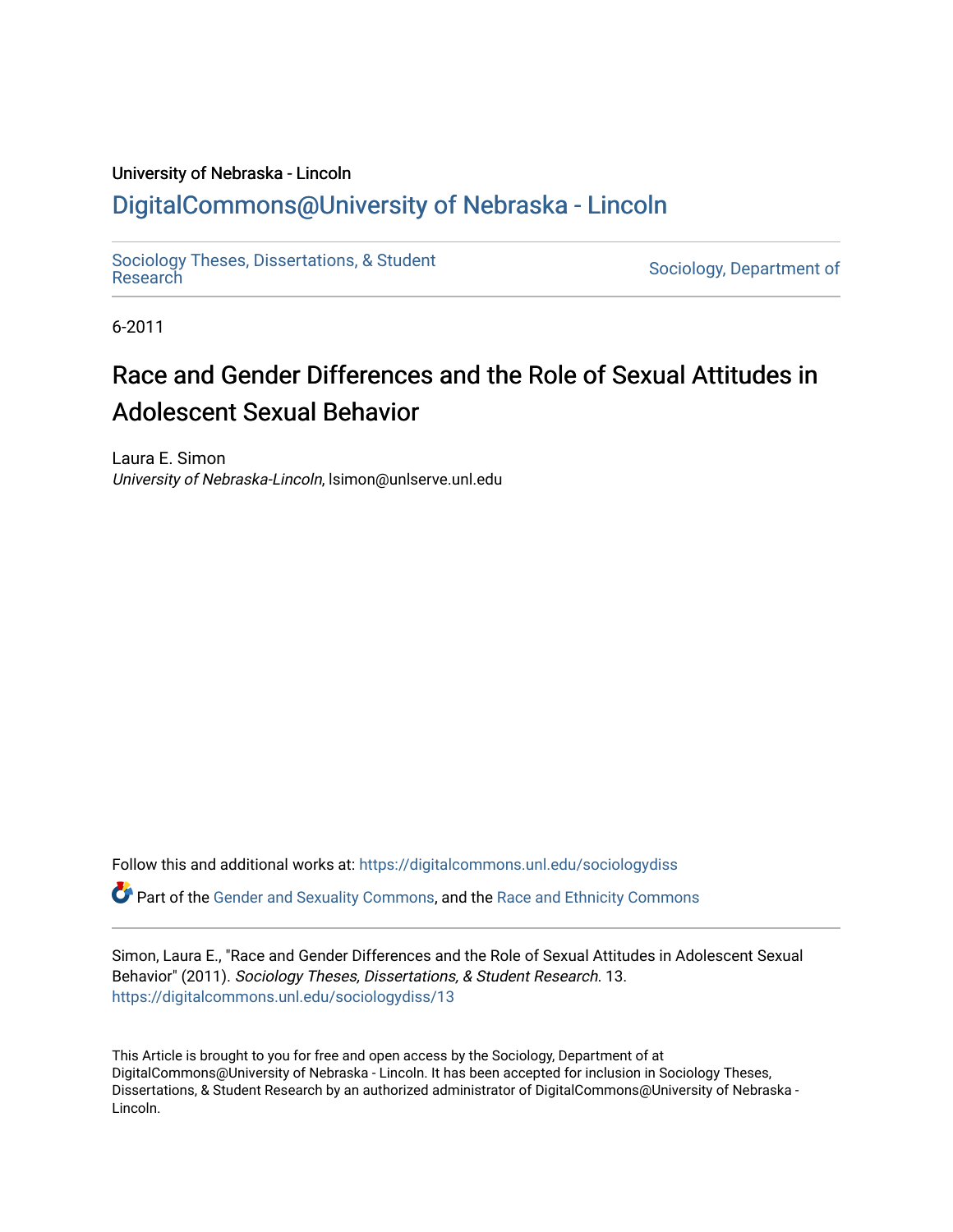# RACE AND GENDER DIFFERENCES AND THE ROLE OF SEXUAL ATTITUDES

## IN ADOLESCENT SEXUAL BEHAVIOR

By

Laura E. Simon

### A THESIS

Presented to the Faculty of

The Graduate College at the University of Nebraska

In Partial Fulfillment of Requirements

For the Degree of Master of Arts

Major: Sociology

Under the Supervision of Professor Bridget Goosby

Lincoln, Nebraska

June 2011

.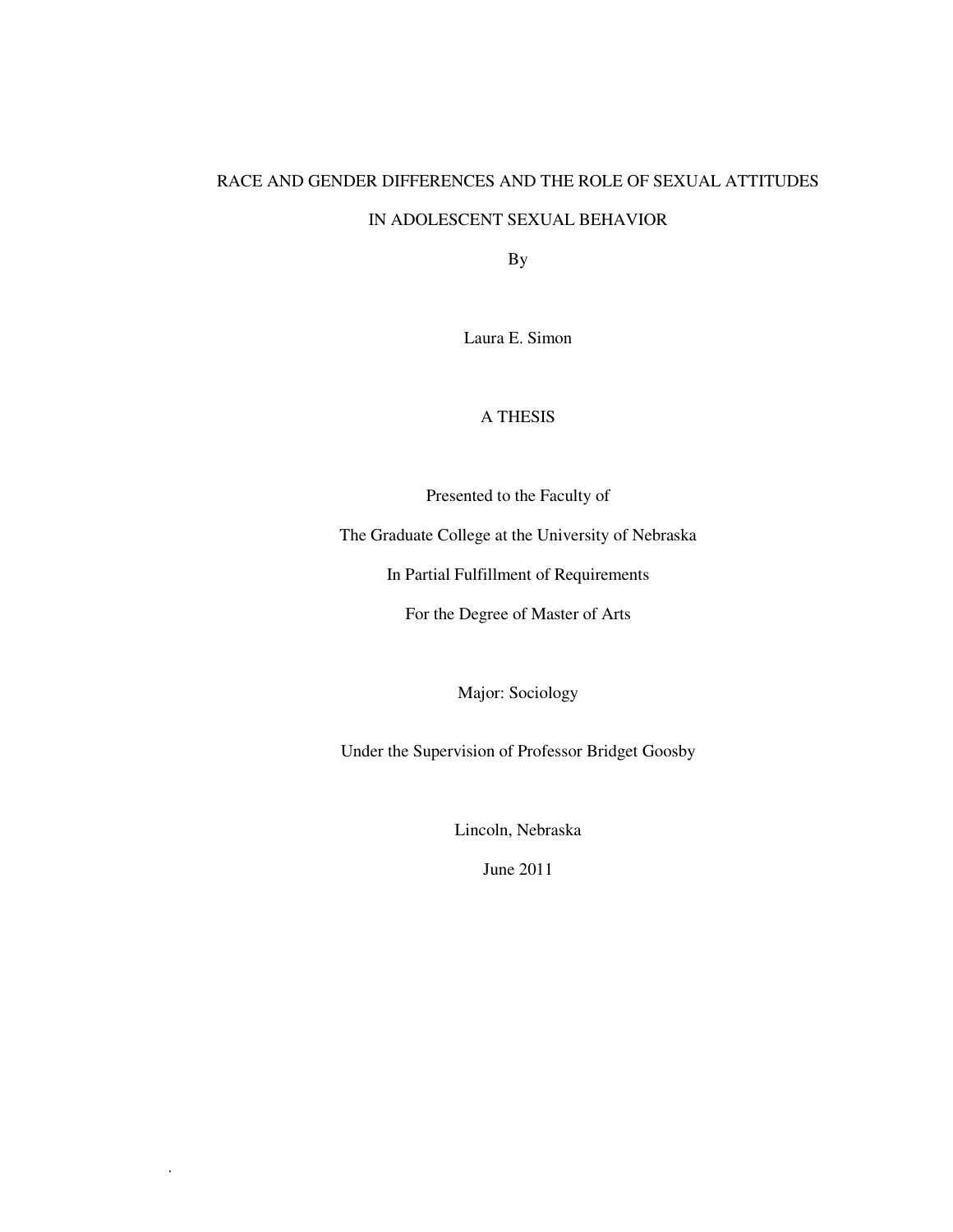#### RACE AND GENDER DIFFERENCES AND THE ROLE OF SEXUAL ATTITUDES

#### IN ADOLESCENT SEXUAL BEHAVIOR

Laura Simon, M.A.

University of Nebraska, 2011

Adviser: Bridget Goosby

.

Attitudes towards premarital sex have become more permissive in the past fifty years and adolescent sexual behavior reflects this attitudinal trend. The majority of adolescents are having sex prior to marriage and many adolescents are having sexual intercourse outside of committed relationships. Sexual behavioral trends vary by race and gender adding further intricacies in understanding adolescent sexuality. Past research examining adolescent sexual behavior has not examined the role of sexual attitudes in sexual behavior and the potential differences by race and gender. I draw on the Theory of Reasoned Action to further the understanding of the role of sexual attitudes in sexual behavior and add detailed analysis to further examine race and gender differences. This study utilizes Wave I of the National Longitudinal of Adolescent Health (Add Health). Multinomial logistic regression was used to examine the role of sexual attitudes and race and gender differences in sexual behavior outcomes. Three sexual categories are included; no sex, relationship sex, and nonrelationship sex. The results show that adolescent sexual behavior varies by race and gender both within and across groups. Furthermore, sexual attitudes mediate race and gender differences in sexual behavior for some groups but not for others.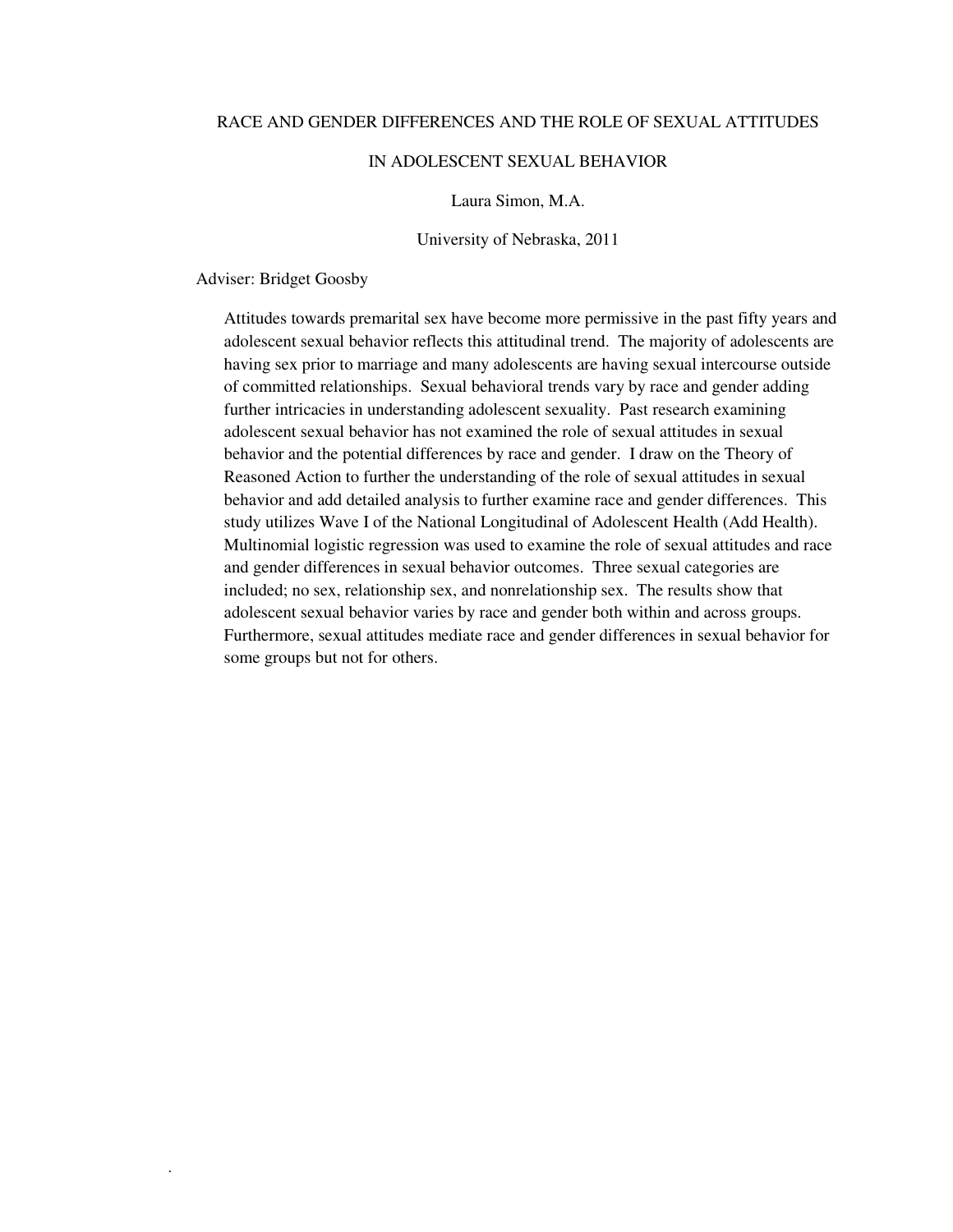#### **Introduction**

Attitudes towards premarital sex have become increasingly more permissive in the past fifty years (Thornton and Young-Demarco 2001). Research documenting increases in permissive attitudes is well documented in previous research (Meier 2007; Paul, McManus, and Hayes 2000; Paul and Hayes 2002; Manning, Giordano, and Longmore 2006). The National Youth Risk Behavior Survey (YRBS) found that 47.8% of students in grades 9 through 12 have had sexual intercourse and 14.9% had four or more sexual partners (YRBS 2007). Given the trend of increasingly permissive attitudes towards premarital sex, the findings of the YRBS are not surprising. Reflective of attitudinal trends, sexual experience is likely to begin before marriage and many first time sexual experiences take place during adolescence. In addition to sex prior to marriage, 64% of sexually active adolescents in the first wave of Add Health report having at least one sexual partner outside of a committed relationship (Manning, Giordano, and Longmore 2005). Moreover, the likelihood of experiencing casual sex relationships in adolescence varies by race and gender. On average black youth are more likely to be sexually active and males are more likely to have more sexual relationships in comparison to females (Petersen and Hyde 2010; Kotchick et al. 2001). These behaviors may extend into adulthood with research on young adults indicating that more men and women are having casual sexual relationships and are placing an emphasis on non-commitment and no strings attached sexual relations (Manning, Giordano, and Longmore 2006).

Casual sex experience is becoming increasingly common among adolescents and young adults in American society and research demonstrates there are potential long-term health consequences associated with casual sex. Ford, Sohn, and Lepkowski (2001) examined the impacts of casual sex experience and find that casual sex can lead to increased risk of STDs and unplanned pregnancy due to less consistent condom use in casual sex relations. There are

Author's Note: This research uses data from Add Health, a program project designed by J. Richard Udry, Peter S. Bearman, and Kathleen Mullan Harris and funded by Grant P01-HD31921 from the Eunice Kennedy Shriver National Institute of Child Health and Human Development with cooperative funding from 17 other agencies. Special acknowledgment is due to Ronald R. Rindfuss and Barbara Entwisle for assistance in the original design. Persons interested in obtaining data files from Add Health should contact Add Health, Carolina Population Center, 123 W. Franklin Street, Chapel Hill, NC 27516-2524 (addhealth@unc.edu). No direct support was received from Grant P01-HD31921 for this analysis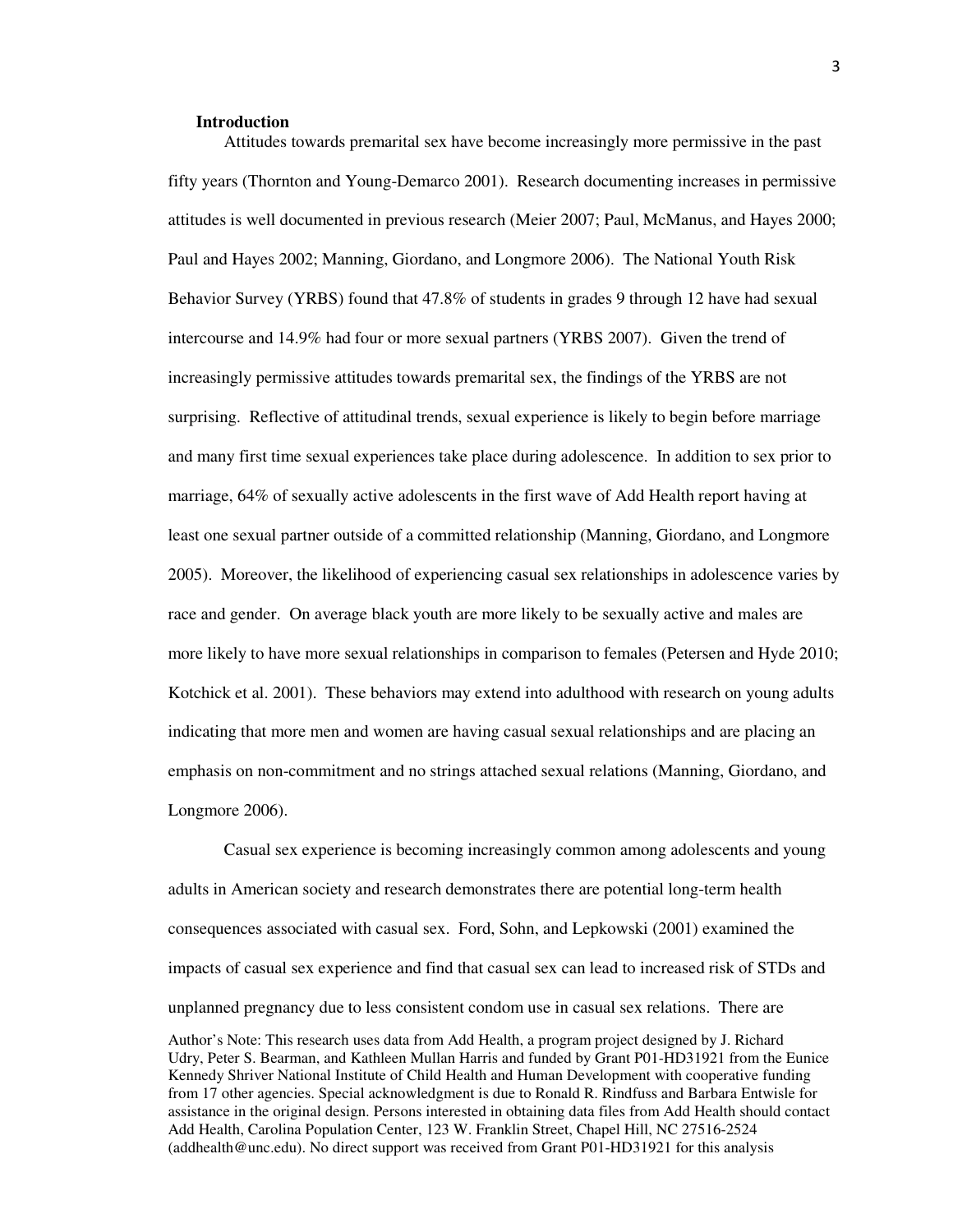negative consequences for mental health as well. Young females are more likely to experience increased depression if their first sex experience takes places in a nonromantic relationship (Meier 2007). Casual sex may also lead to long term relationship formationproblems. Perceived relationship desirability among males and females has been shown to decrease among individuals who have non-committed sexual relations (O'Sullivan 1995). However, the role sexual attitudes play in the increasing occurrence of casual sexual intercourse is not well understood.

Sexual attitudes or norms refer to "how accepting people are of sexual activity for themselves or for others" (Sprecher 1989:232). Research indicates that early adolescence is crucial in the development of attitudinal gender differences regarding the acceptability of casual sex (Chara and Kuennen 1994). Thus, adolescence marks an important time to examine both sexual behaviors and attitudes. Adolescent females are more likely to perceive the norm that sexual intercourse takes place in a committed relationship (Collins 2009). Differences in sexual attitudes by race during adolescence, however, have not been well-researched. Previous research primarily focuses on the "player" label and sexual attitudes and behaviors attached to this label for black male adolescents (Anderson 1989; Giordano et al. 2009). Manning et al. (2005) began further exploration in to the role of sexual attitudes in non-romantic sexual behavior and found normative beliefs to be significant in predicting non-romantic sexual intercourse. Adolescents who perceived sexual intercourse as more beneficial were more likely to have non-romantic sex. The current study further extends the role of sexual attitudes including measures of confidence in sexual knowledge and sexual risk assessment. Drawing on the theoretical perspective – Theory of Reasoned Action - I argue that in order to further understand sexual behavior outcomes it is important to examine the sexual attitudes associated with these behavior outcomes.

The importance of studying non-committed sexual relationships in adolescence is fourfold. First, early onset of experience in non-committed sexual relationships during adolescence may indicate greater likelihood for non-committed sexual experience in early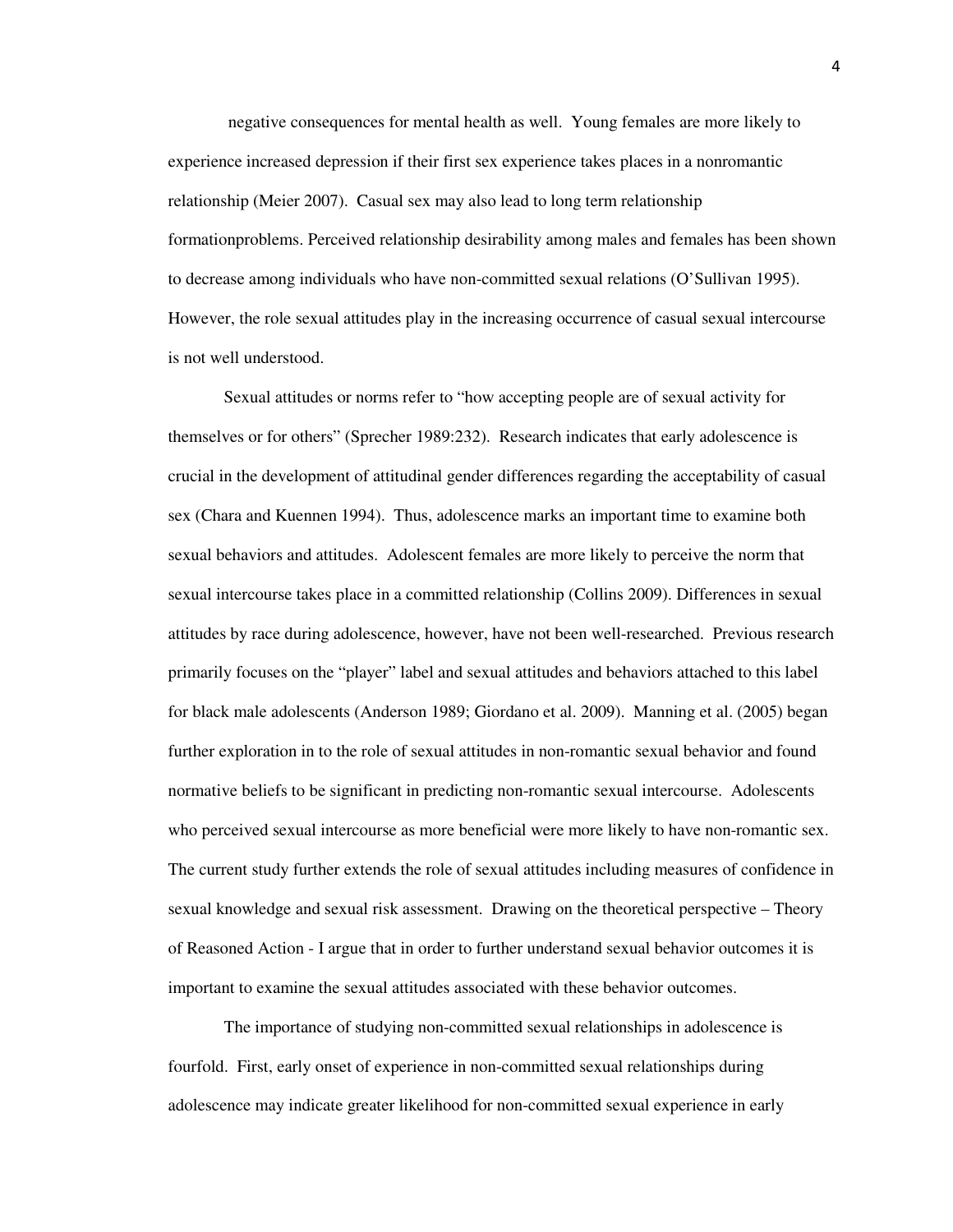adulthood thus leading to increased health risks and increased risk of difficulties in mate selection and relationship formation. Second, non-committed sexual experience may present greater risks for female adolescents regarding pregnancy and exposure to sexually transmitted diseases. Third, the importance of gender differences in sexual attitudes and behaviors has been well-researched but the relationship between sexual attitudes and how attitudes influence sexual behavior by race and gender groups is not well understood. Given previous findings showing differences in sexual behavior outcomes by race it is important to further understand the role of sexual attitudes. Fourth, adolescent sexual attitudes also warrant attention as an important factor in sexual development. Adolescence is a time where youth are learning about sexual intercourse and their sexuality. Their sexual attitudes developed in adolescence may influence their sexual behavior outcomes in adolescence and as they enter early adulthood.

 Research has been conducted on trends of sexual attitudes, changes in sexual behavior, and the negative impacts of casual sex. The majority of previous research has not focused on the relationship between adolescent sexual attitudes and sexual behavior, however. Furthermore, research has not emphasized the specific race and gender differences in both sexual behaviors and the role of sexual attitudes in mediating such differences. In this study I will examine the following research questions:

(1) Does the likelihood of engaging in nonrelationship, relationship, or no sexual intercourse vary by race and/or gender?

(2) How do motivations to engage in sexual intercourse, risk perceptions, and confidence in sexual knowledge influence adolescent sexual behavior outcomes?

 In order to answer these research questions, data from Wave I of the National Longitudinal Study of Adolescent Health (Add Health) will be used. This data offers a nationally representative sample to further examine race and gender differences and offers adequate measures to assess adolescent sexual attitudes.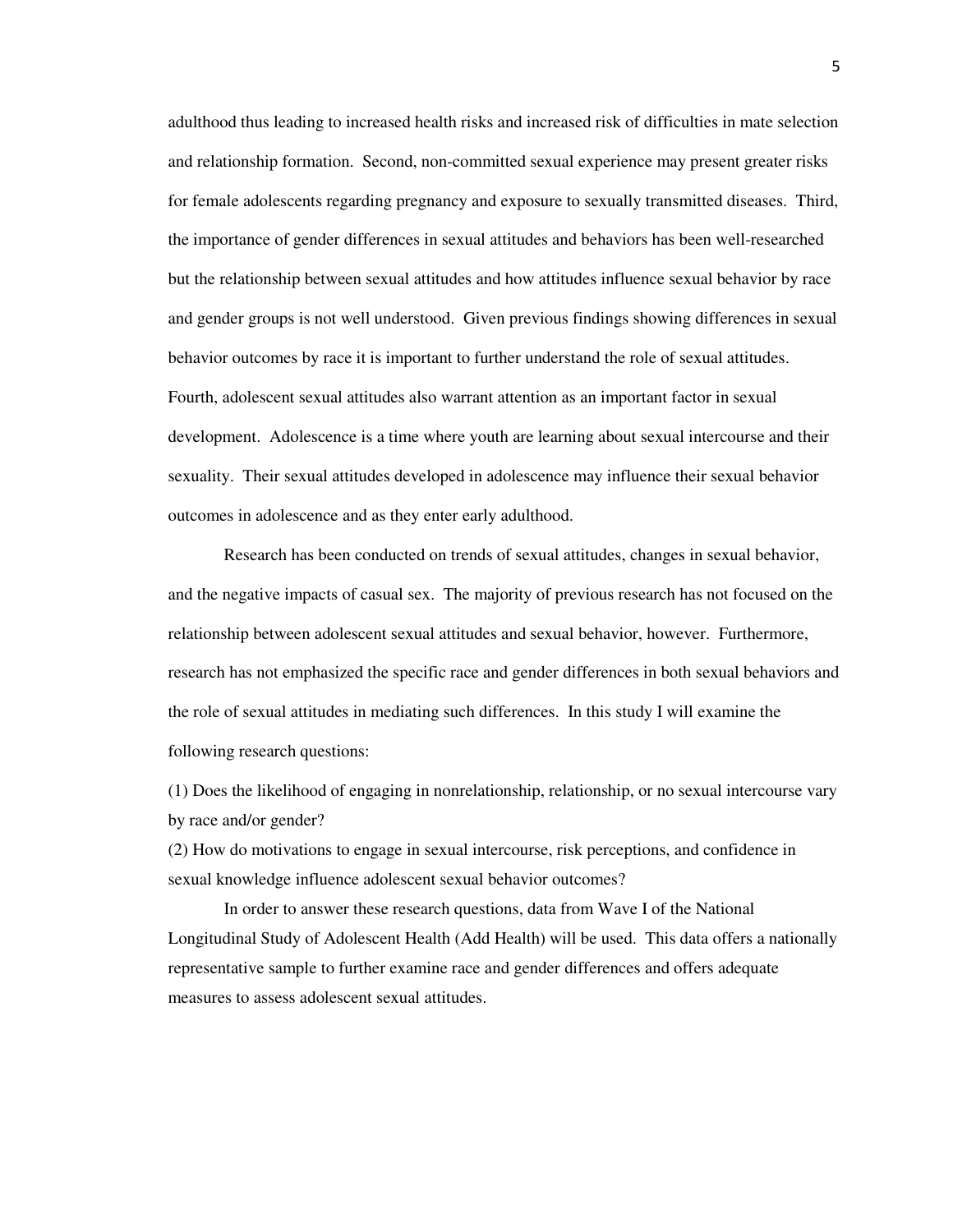#### **Theoretical Background**

Research examining differences in sexual behavior by race and gender emphasizes the role of socialization. For example, research shows that females are influenced by gender roles and norms to perceive sex as something that should take place in a committed relationship (Collins 2009; Oliver and Hyde 1993). This type of socialization is reflected in findings that, on average, females are less likely to experience non-committed sexual relationships in comparison to their male counterparts (Petersen and Hyde 2010). Race differences are also discussed in terms of socialization. Anderson (1989) found that among low income black adolescents sex was viewed more as a game and the focus was not love and commitment. Testing Anderson's "player hypothesis", Giordano et al. found that black male adolescents were more likely to be labeled as players and many of those adolescents were more likely to engage in nonrelationship sexual intercourse. Previous research in this area largely emphasizes the role of socialization in relation to sexual behavior outcomes. However, further understanding how sexual attitudes influence sexual behaviors is a key component to further assessing race and gender differences.

 The Theory of Reasoned Action (Fishbein and Ajzen 1975) is used as a guiding theory for this study to further examine how attitudes influence behavioral outcomes. In the theory of reasoned action, behavioral intention equals the individual's attitudes/beliefs and preferences about the action plus the subjective norms or beliefs belonging to people who socially influence the individual. In this study I will focus on individuals' personal attitudes and personal beliefs that influence their sexual behaviors. The beliefs of others that may influence them are beyond the scope of this study.

 Gilmore et al. (2002) conducted research applying the Theory of Reasoned Action using multiple group analysis to predict sexual intercourse among school-aged teenagers. This study tested the interaction between sexual status (virgins vs. nonvirgins), gender, and the theory construct to measure both direct and indirect paths to sexual intercourse. Gillmore et al. (2002) found sexual intercourse was associated with intentions to have sex. Moreover, sexual intentions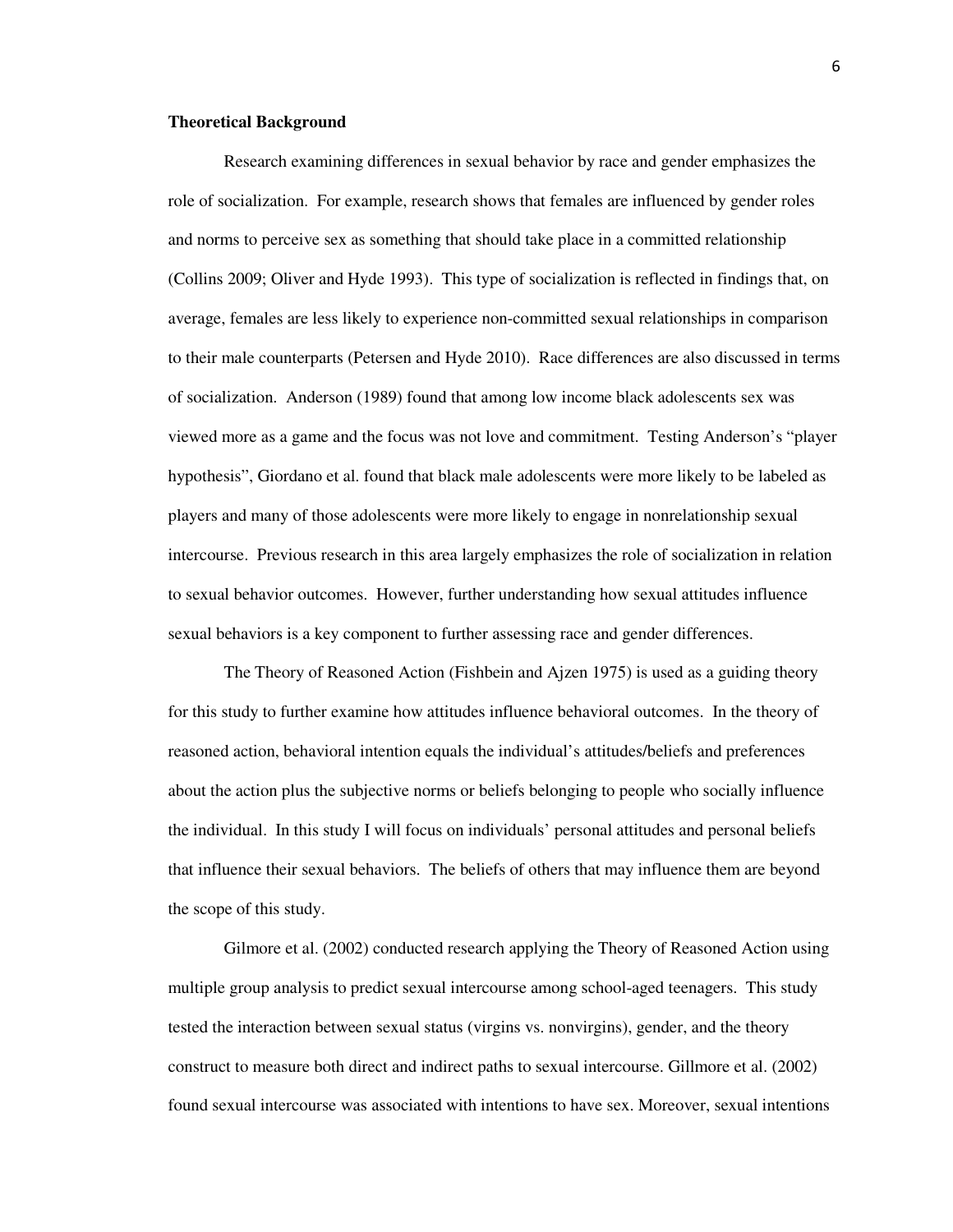were associated with both general attitudes and general norms. Sexual intentions were measured by responses of when the adolescent expected to have sexual intercourse. General attitudes were associated with adolescents' perspective of how pleasant sexual intercourse would be. Conversely, general norms measured whether or not other individuals (adults and young people) in the adolescent's life would approve of them having sexual intercourse. Adolescents with greater intentions to have sex were more likely to have sex and sexual intentions that were influenced by general norms and general attitudes towards sexual intercourse.

 The current study uses Theory of Reasoned Action to test whether sexual attitudes influence sexual behavior outcomes. The sexual attitude measures in this study (motivations to engage in sexual intercourse, risk perception, and confidence in sexual knowledge) serve as a proxy to measure sexual norms and behavioral intentions. These measures tap into the normative ideology of sexual intercourse by examining how motivations to engage in sexual behavior influence actual behavior outcomes. Perception of sexual risks and confidence in sexual knowledge are additional measures included in this study to account for the multi-faceted dimensions of sexual attitudes and behavior.

#### **Sexual Intercourse Prevalence and Potential Consequences**

 Nearly half of adolescents report having sexual intercourse prior to graduating from high school, 66% of females and 51% of males reported having sex prior to the age of 18 (Carver et al. 2003). The proportion of teens having sexual intercourse declined between 1995 and 2002 and many teens appear to be waiting longer to have sex (Guttmacher 2010) but the majority of teens still have sex prior to graduating high school. Most young people have sex for their first time at about age 17 but on average, do not marry until their mid to late 20s (YRBS 2007, CDC 2004,Guttmacher 2010). This increases the likelihood of individuals having multiple sexual partners over time. Research conducted by Ellen et al. (1996) found that adolescents classify these sexual relationships into three different categories (1) steady partners, (2) casual partners or friends, and (3) one-night stands. In a nationally representative study 70-85% of sexually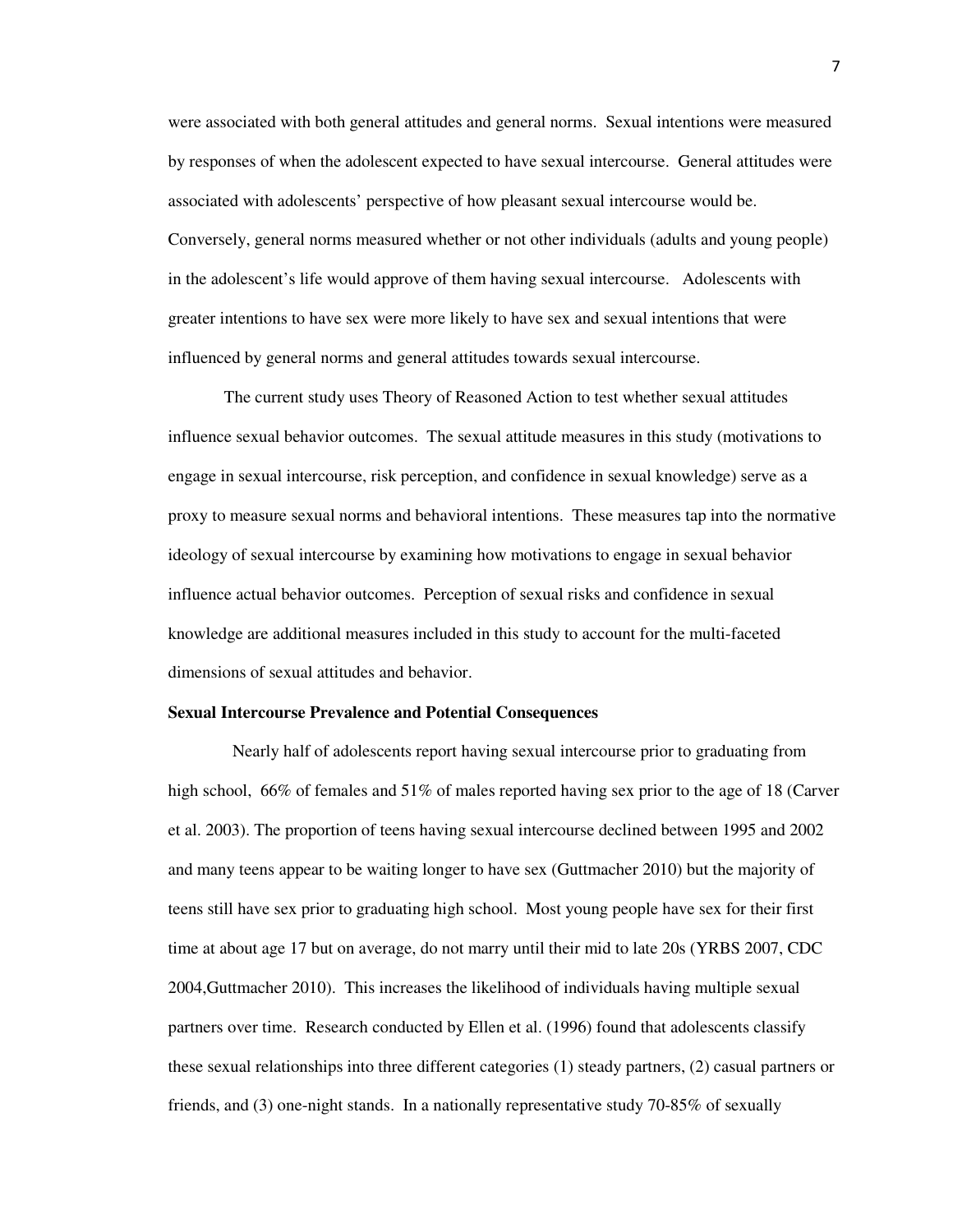experienced adolescents and young adults aged 12-21 reported having at least one casual sex partner in the previous year (Grello, Welsh, Harper, and Dickson 2003). In a study of collegeaged women at a mid-sized Midwestern University 36% reported having sex with a partner once and only once and 29% reported having sexual intercourse with someone they had known less than 24 hours (Eshbaugh and Gute 2008). These numbers indicate that many individuals in American society have sex prior to marriage and experience casual sex relationships during adolescence and early adulthood.

 Individuals who experience casual sex during adolescence are more likely to participate in casual sex relationships throughout early adulthood. Research examining the prevalence of casual sex relationships found that the strongest predictor of involvement in non-committed sexual activity to be prior sexual experience (Manning et al. 2006). Casual sex experience often times comes with elevated health risks. Adolescents and young adults who have casual sex are less likely to consistently use protection placing them at greater risk for pregnancy and STDs (Ford, Sohn, and Lepkowski, 2001; Manning, Longmore, and Giordano, 2000). Females are disproportionately affected by these health risks given their higher risk for sexually transmitted diseases through heterosexual contacts (Ickovics 2001). Furthermore, research indicates that young females are more likely to experience increased depression following their first sex experience. This becomes increasingly likely if sex takes place in a nonromantic, low emotional attachment relationship (Meier, 2007).

 Risks involved in casual sexual intercourse also extend into the social arena. Women report experiencing more shame and regret following a casual sex experiences in comparison to males (Paul and Hayes, 2002; Martin 1996; Thompson 1995). Future relationship formation may also be impacted as research conducted examining male and female's sexual experience in relation to their relationship desirability reveal that both men and women who were depicted as having sexual relations in casual, non-committed situations were perceived as the least desirable for relationships (O'Sullivan, 1995; Sprecher, Regan, McKinney, Maxwell, and Wasienski,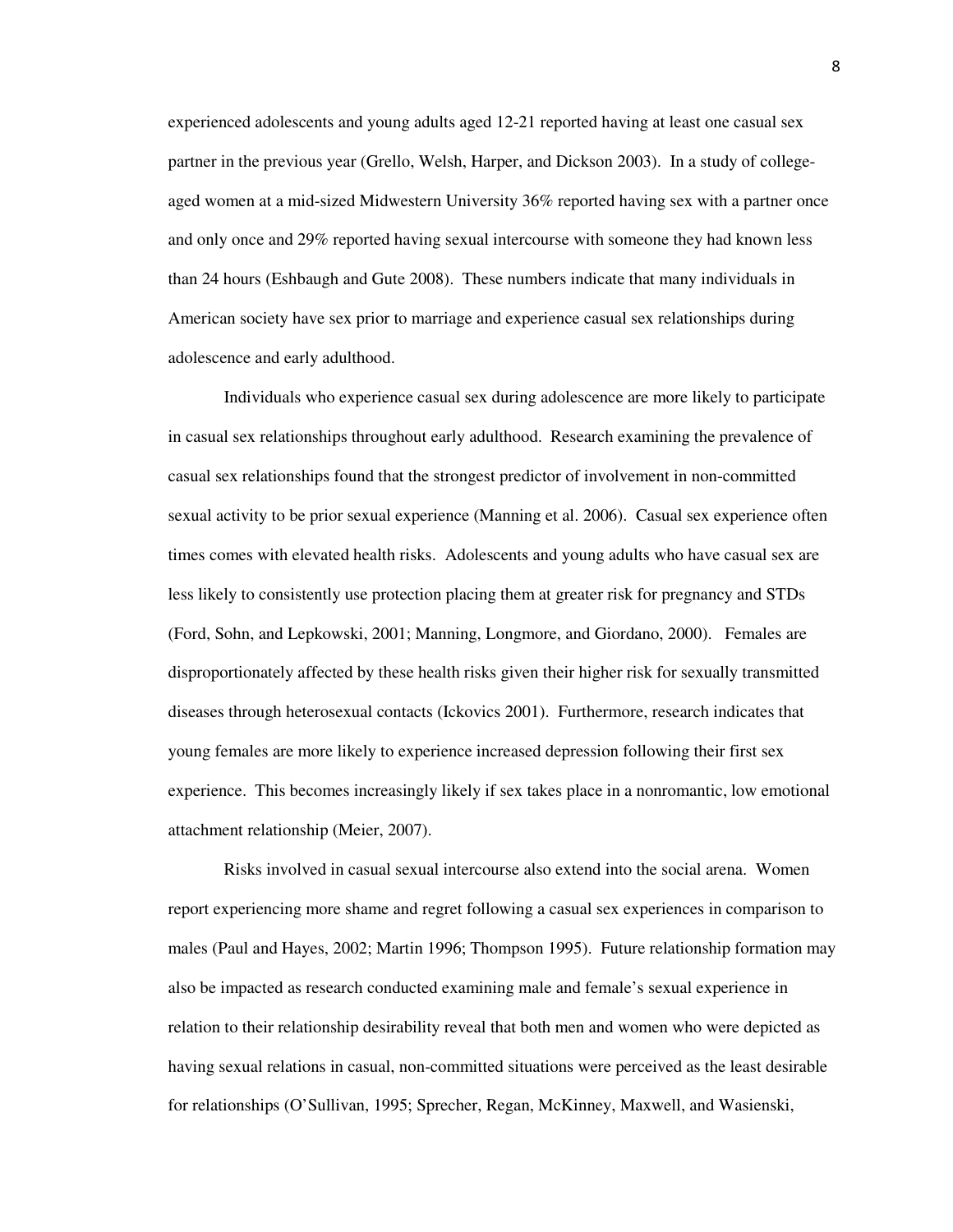1997). It is important to further examine who experiences different types of sexual behavior given the potential long term psychological and social impacts of varying types of sexual experience.

Previous research has examined how sexual behavior varies by multiple sociodemographic characteristics. Research on sexual behaviors consistently finds differences by gender. Males are more likely to have first sexual intercourse at a younger age, more frequent sexual intercourse, and an overall larger number of sex partners (Petersen and Hyde 2010). In contrast, females have first sexual intercourse at an older age and a lower reported number of sex partners (Christopher and Sprecher 2000). This research highlights the stark gender differences in sexual behavior beginning in adolescence. As an added complexity in understanding adolescent sexual outcomes research finds that females who have early onset of sexual experience are more likely to experience casual sex (Manning et al. 2006). Gender differences are an important facet in understanding the complexities of adolescent sexual behavior.

 Beyond gender differences, other predictors include differences by race/ethnicity. National surveys suggest that sexual activity is higher for certain minority youth than for Caucasian youth (Kotchick et al., 2001). Manning and Giordano (2005) found that African Americans are more likely to experience non-committed sexual relationships in comparison to their non-Latino white counterparts. Latino/a adolescents also report high rates of sexual activity. In a study of high school students, 51% of Latino youth reported sexual experience, compared to 43% of white youth (Eaton et al 2006). Research focused on understanding the high rates of sexual activity among Latino/a youth have examined the role of religiosity in predicting adolescent sexual behavior. Among Latino youth, previous research indicates that religiosity decrease sexual risks for youths (Edwards, Fehring, Jarrett, and Haglund 2008). Previous research on religiosity shows that as religiosity increases the likelihood of having sexual intercourse declines for all groups. Religious involvement is associated with delayed sexual activity (Regernus 2007) and fewer sexual partners (Miller and Gur 2002) in adolescence.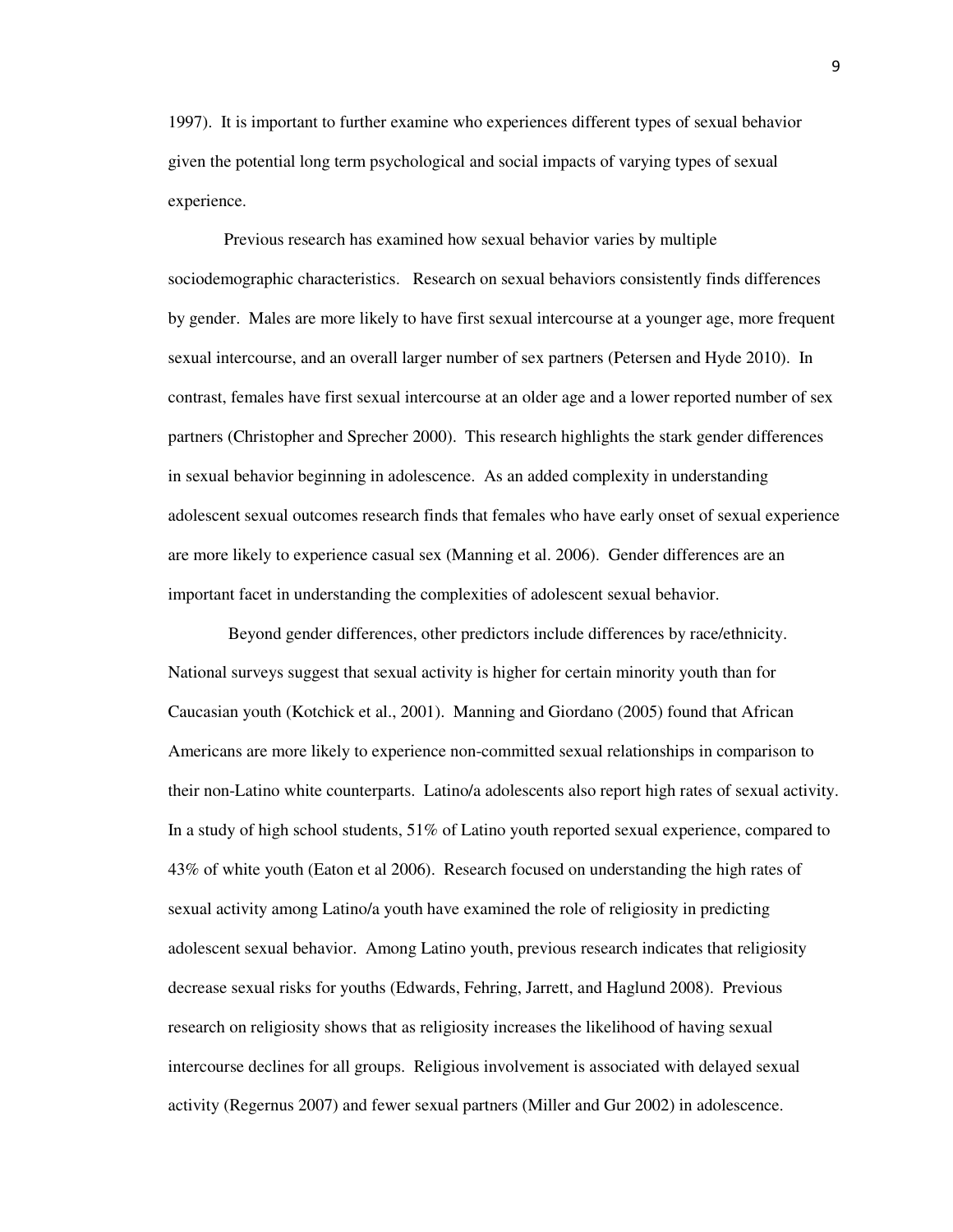#### **Sexual Attitudes**

Sexual attitudes or norms refer to "how accepting people are of sexual activity for themselves or for others" (Sprecher 1989:232). Attitudes towards premarital sex became increasingly permissive in the 1960s and 1970s and continued increasing at a slower rate in the 1980s and 1990s (Thornton and Young-Demarco 2001). Attitudes towards premarital sex are found to be more accepting if the sexual intercourse takes place in a serious dating relationship versus a casual dating relationship (Sprecher 1989). Westera and Bennett (1994) found that 88% of high school males and 84% of high school females expressed attitudes supportive of premarital sex.

Greater acceptance of premarital sex is found among individuals with characteristics of being young, politically liberal, African American, male, and single (Sprecher 1989, Christopher and Sprecher 2000). Males report more permissive attitudes towards casual sex and extramarital sex compared to females they also report lower levels of anxiety, fear, or guilt associated with premarital sexual relations (Petersen and Hyde 2010, Hyde 1993). However, despite general sexual attitudes being more permissive, males are more likely to reinforce the sexual double standard identifying sexually experienced females as less desirable (Fugere et al. 2008). This double standard negatively impacts females and often times they are at risk of being negatively labeled due to their casual sex experiences.

Females perceive strong norms that sexual behavior should occur within the context of romantic relationships (Collins 2009; Oliver and Hyde 1993). Research indicates that gender differences in regards to sexual attitudes may stem from early experiences and learned gender roles. Females are socialized to be more concerned with interpersonal relationships and relationship status. Thus, females are more conservative in their sexual attitudes preferring the intercourse to take place in context of a committed relationship versus a non-commited setting (Feldman et al. 1999). Women were more likely to be motivated to have sexual intercourse because of emotional value for their partner and were more likely to comply with unwanted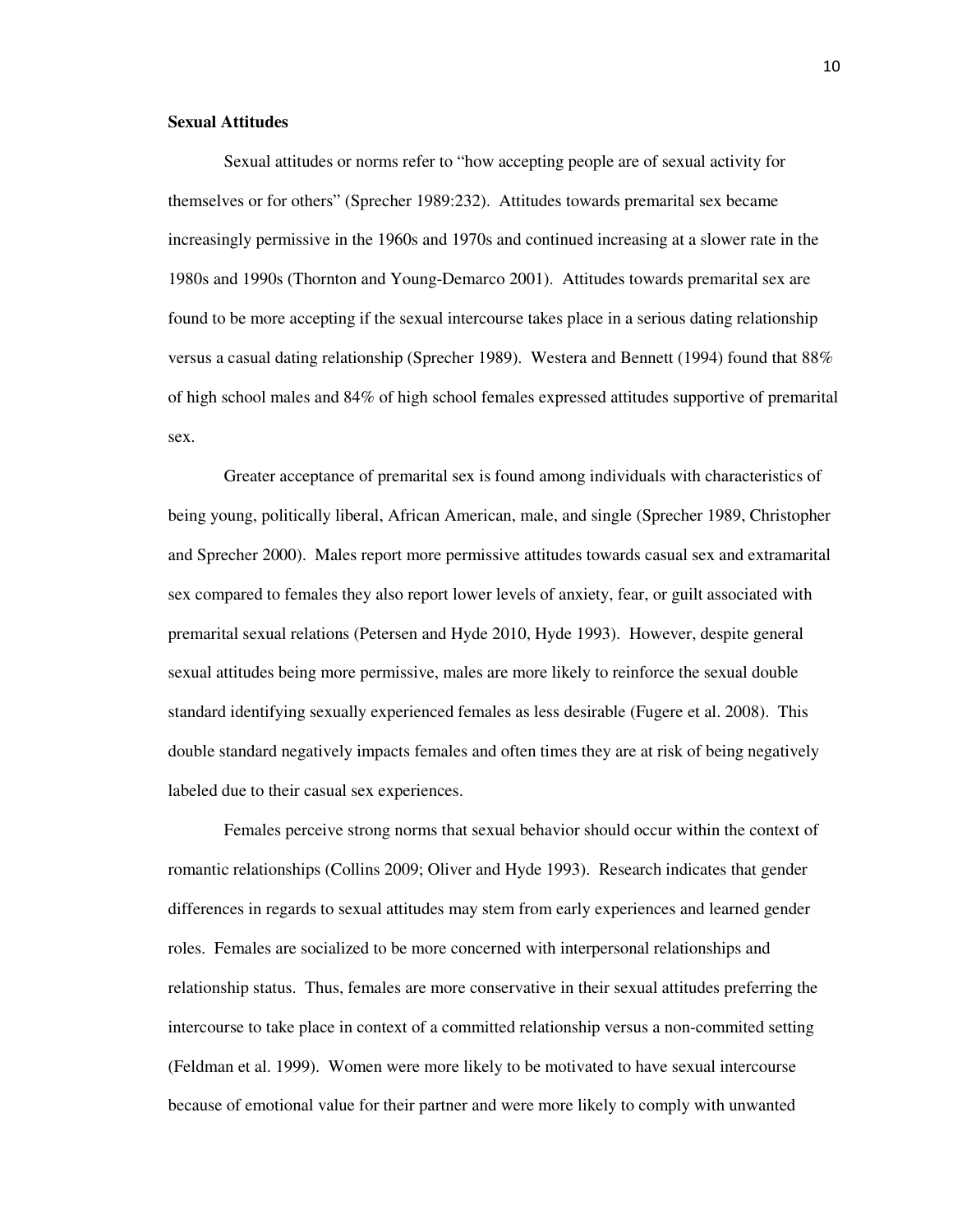sexual acts as a form of relationship maintenance (Christopher and Sprecher 2000; O'Sullivan and Gaines 1998). This research highlights the importance of examining adolescent sexual attitudes. Although both males and females participate in non-committed sexual relationships the motivations for the sexual act may drastically differ.

 Gender differences in sexual behavior are important to address as females are more negatively impacted by casual sex experience in comparison to males. Females are socialized to view sex as something that should occur in a committed relationship and their attitudes towards sex reflect this socialization. Feldman et al. (1999) found that females expect and desire sexual relations to take place in committed relationships whereas males are more accepting of noncommitted sexual relations. In a survey on forming romantic relationships female respondents indicated more relationship interest following casual sex in comparison to males, 48% of women and 36% of men reported desiring a relationship (England et al. 2008). Previous research has shown men have more permissive attitudes towards sex (Chara and Kuennen 1994) and desire more sex partners (Buss and Schmitt 1993). During their lifetime women reported they would prefer to have five sex partners in comparison to men's preference of 18. Males were also found to be more likely to agree to casual sex with a stranger than women (Clark and Hatfield 1989).

 Previous research examining sexual attitudes differences by race/ethnicity found that white Americans were more likely to have sexually permissive attitudes compared to Mexican American students (Padilla and O'Grady 1987). In their study, Feldman et al. (1999) report that young African Americans often endorse sexual permissiveness, approving of casual sex in a noncommitted relationship. Anderson's (1989) research highlighted the different sex codes for inner city youth, specifically black male adolescents. Anderson argued that lack of employment and a harsh economic environment contributed to black adolescents seeking to establish their manhood in other ways. Due to their inability to support a family, Anderson states casual sex offered an alternative route to manhood by proving their manliness by having sex with and potentially impregnating multiple females. Giordano et al. (2009) tested Anderson's "player hypothesis" and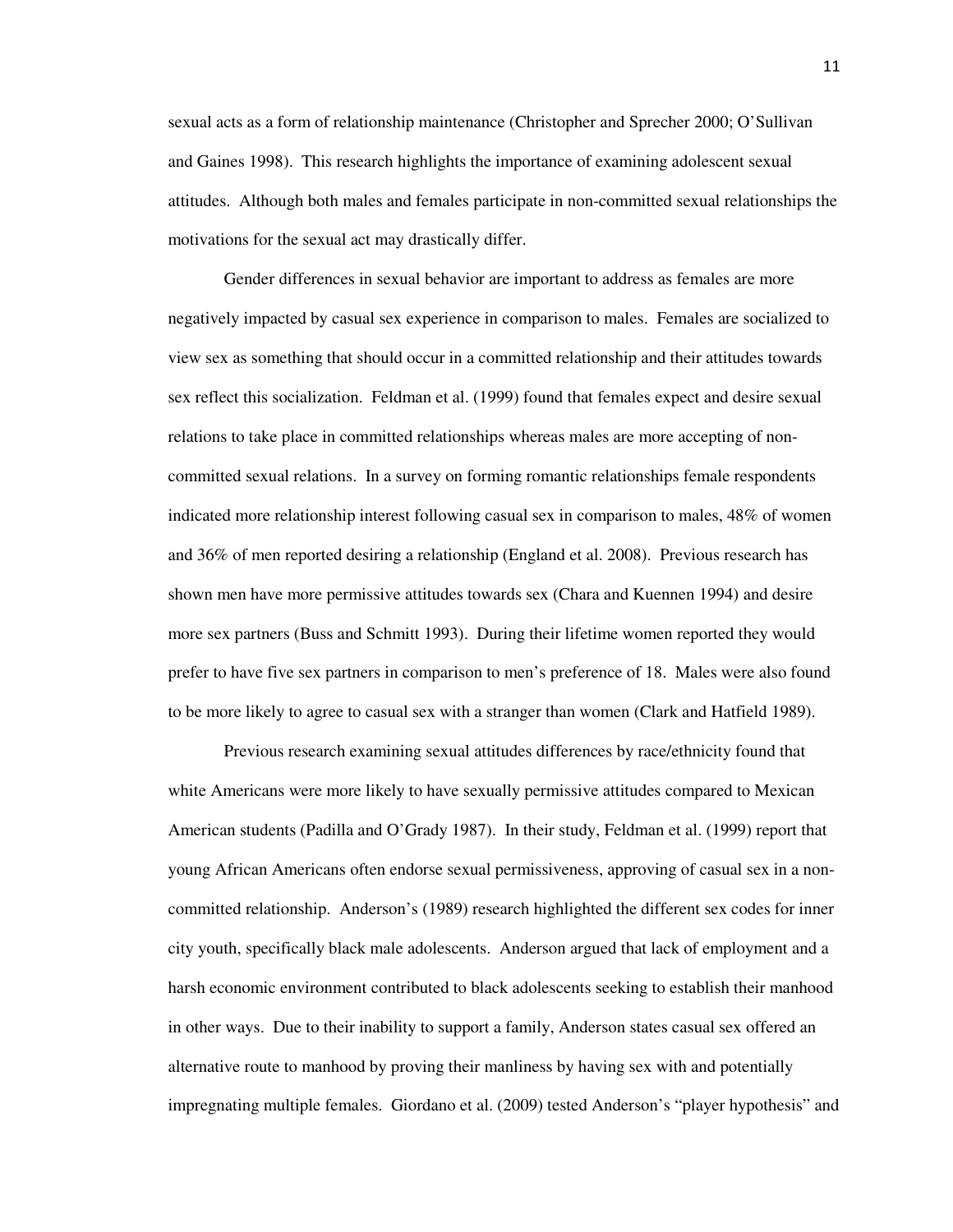found that black male adolescents are more likely to be described as players, a label emphasizing the casual nature of sexual experience and large number of sexual partners. Their research also found that adolescents who are identified as players are more likely to engage in more sexual risk taking behavior regardless of race.

#### **Sexual Knowledge**

General attitudes toward sexual intercourse, such as viewing it positively or negatively or having more permissive attitudes, are important to understand. However, understanding adolescent risk perception and confidence in sexual knowledge is also important. Attitudes and motivations to engage in sexual behavior are multi-faceted.Knowledge about sexual intercourse and potential risk can come from various sources such as parents, peers, media, school, etc. The role knowledge plays in developing sexual attitudes and influencing sexual behavior outcomes, however, is not well researched.

 Previous research examining perceived sexual knowledge and premarital sexual intercourse found that males were more likely to report more sexual knowledge and individuals with more perceived sexual knowledge reported increased premarital sexual behavior (Spanier 1976). Spanier (1976) emphasized that little was known about the direction of the relationship and whether sexual knowledge came before or after initiating sexual intercourse. Research examining the role of knowledge influencing behavior is not often focused on sexual outcomes, however, it demonstrates the importance of understanding the role of adolescent sexual knowledge.

 Research on smoking behaviors is a prime example of the role knowledge can play in influencing behavioral outcomes. As knowledge regarding the dangers of smoking becomes more prevalent smoking behaviors have been shown to decline. Multiple factors influence the decline in smoking behaviors such as race, gender, and social class. However, the role of knowledge and risk perception is important and largely shown to influence behavior outcomes.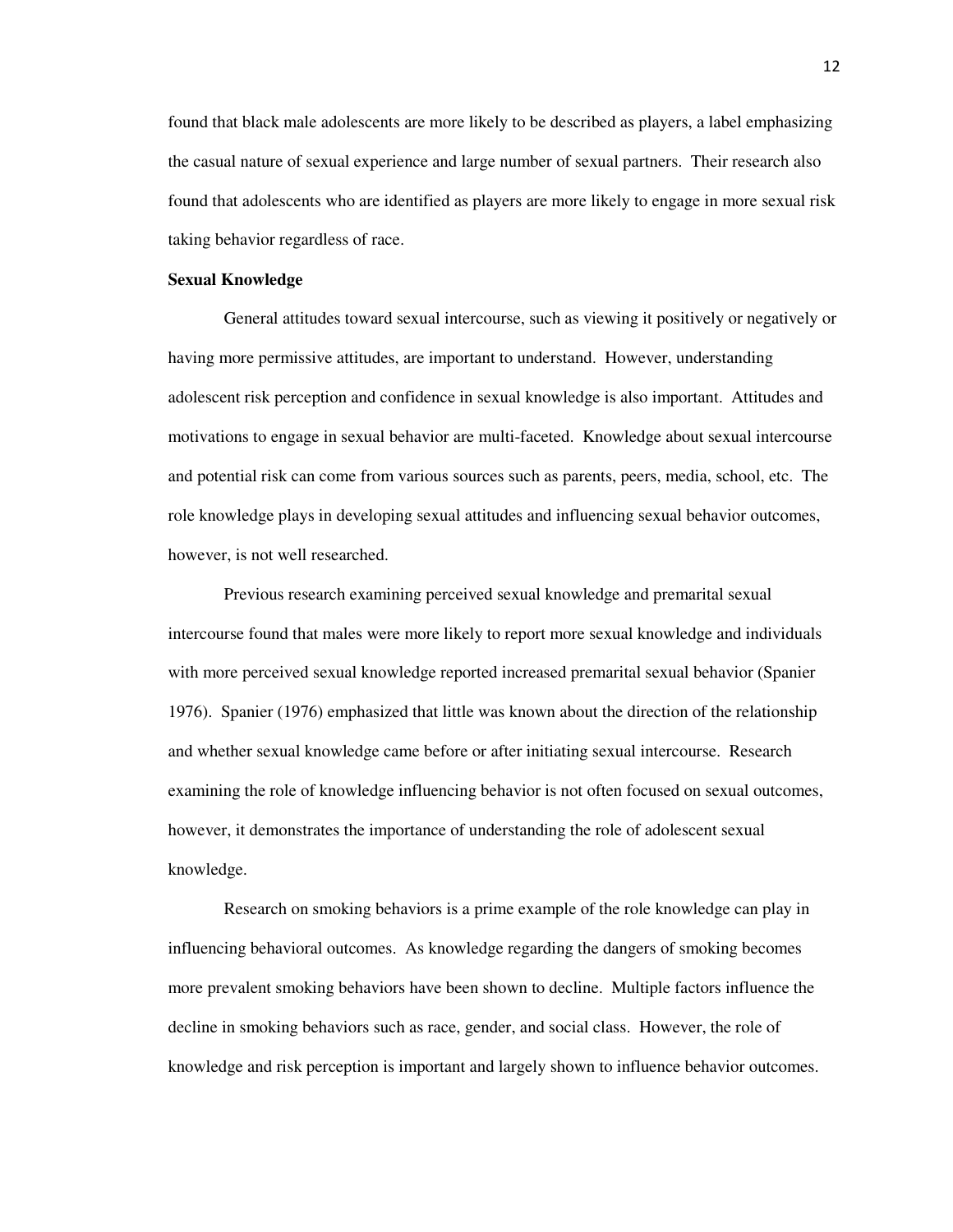This same idea may be applied to adolescent sexual knowledge. Adolescents with more risk perception may be more likely to abstain from sexual intercourse.

#### **Statement of the Problem**

 The detrimental effects of romantic and nonrelationship sexual intercourse during adolescence are well-documented. However, the characteristics of adolescents engaging in nonrelationship sex and attitudes towards sexual intercourse are not well researched. Few studies have examined how attitudes towards sexual intercourse influence adolescent's decisions in choosing whether to have sex, not have sex, or have nonrelationship sex. This research seeks to identify characteristics of individuals who are at increased risk of experiencing nonrelationship sexual intercourse. The research also further examines the relationship between sexual attitudes and sexual behavior outcomes.

 It is important to understand the influence of sexual attitudes on varying sexual experiences to broaden the understanding gender differences and motivations for engaging in nonrelationship sexual behavior. As demonstrated by Theory of Reasoned Action, attitudes, subjective norms, and behavioral intentions all play a role in attitudes influencing behavior. In this research measurements of adolescent's general attitudes towards sexual intercourse, their confidence in sexual knowledge, and their perceived sexual risks are included to examine attitudes beyond solely whether adolescents view sexual intercourse positively or negatively. These additional measures also allow for further understanding of the role that sexual knowledge plays in adolescent sexual behavioral outcomes.

In previous research, the influence of adolescent sexual attitudes on sexual behaviors has not been addressed. Additionally, differences in sexual behaviors and attitudes based on race and ethnic identities are not well researched except to note that African Americans are more likely to hold permissive attitudes towards casual sex and participate in casual sex relationships (Mannning et al 2005; Christopher and Sprecher 2000). In this study, the following research questions are examined: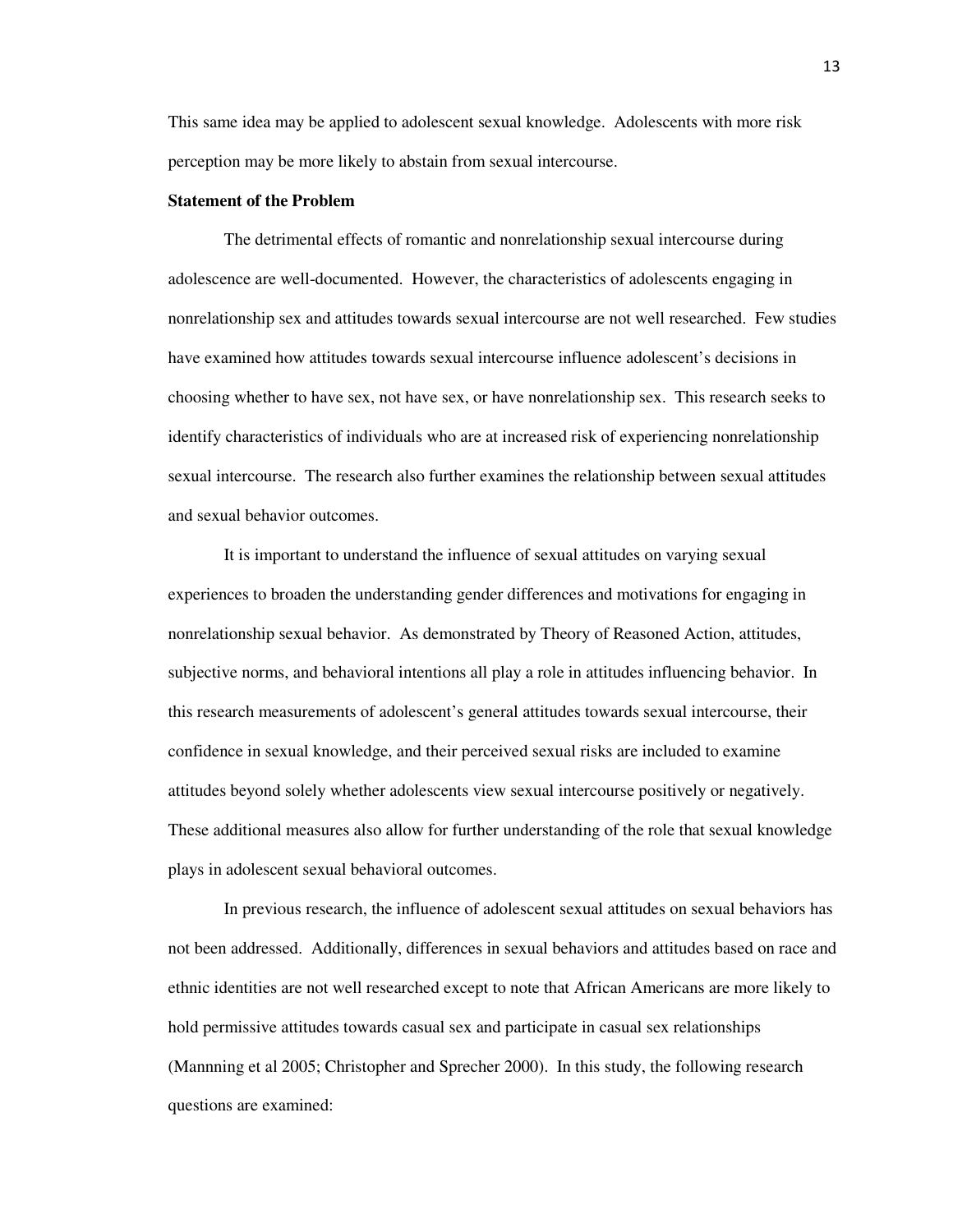(1) Does the likelihood of engaging in nonrelationship, relationship, or no sexual intercourse vary by race and/or gender?

(2) How do motivations to engage in sexual intercourse, risk perceptions, and confidence in sexual knowledge influence adolescent sexual behavior outcomes?

#### **Methods**

-

*Data.* Analyses are based on Wave I of the National Longitudinal Study of Adolescent Health (Add Health). Add Health in Wave I is based on interviews with students in grades 7 through 12 and their parents in 1994/1995. The sample for this data was collected in two stages. In the first stage, data was collected using a stratified random sample of all high schools in the United States. The high schools were stratified into clusters based on region, urbanicity, school size, school type (private, public, parochial), percent white, percent black, grade span, and curriculum. In the second stage, an in-home sample of 27,000 adolescents was drawn consisting of a core sample from each community plus selected oversamples. The oversamples were determined based on the adolescent's responses on the initial In-School questionnaire. The in-home interviews consisted of different samples: core, saturated schools (where all students were selected for in-home interviews), disabled, blacks from well-educated families, Chinese, Cuban, Puerto Rican, and adolescents residing together. The Add Health data also includes measures of adolescent romantic and non-romantic (nonrelationship) sexual experiences and multiple measures of adolescent attitudes towards sexual outcomes.

 My analytic sample consists of respondents in the Wave I home interview. Respondents missing data on my focal dependent variable or key independent variable (e.g., sexual behaviors, sexual attitudes, parent income) and adolescents younger than age  $15<sup>1</sup>$  were omitted from the analysis. In total, this resulted in 4,825 adolescents omitted from the sample. The parent income variable also reduced the sample size due to high numbers of missing data in the parent survey, 3, 798 adolescents had missing data on the parent income variable. The resulting sample is 7,447

 $<sup>1</sup>$  Adolescents under the age of 15 were not asked questions regarding sexual attitudes and sexual behaviors.</sup>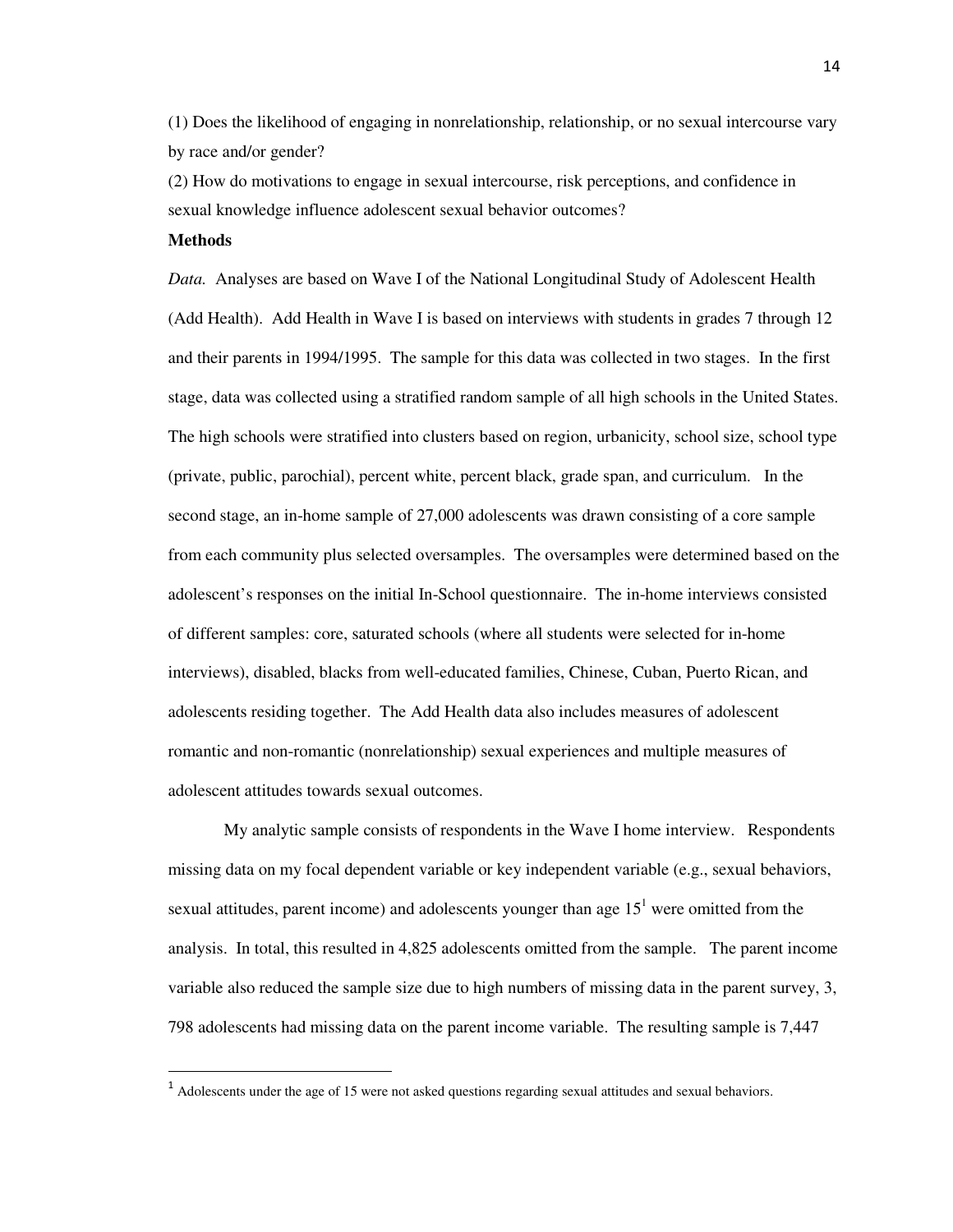adolescents. For future research purposes, the statistical technique of multiple imputation could be used to recover these missing cases.

#### *Measures.*

#### *Dependent Variables*

 In this research my dependent variable is a categorical variable measuring sexual behavior outcomes. To answer the first and second research questions, examining how sexual behavior varies by race and gender and how sexual attitudes are related to sexual behavior, sexual behavior is identified as the dependent variable. In this analysis, *sexual behavior* is assessed using a categorical variable. This measure was created using different questions from the Wave I in-home survey. To identify adolescents who reported being virgins or having no sexual experience the this question was used, "With how many people, in total, including romantic relationship partners, have you ever had a sexual relationship?". Individuals could identify between 1 and 900 partners, individuals who reported 0 partners were coded as having no sexual experience. A dummy variable was created with (1) no sexual experience and (0) sexual experience. However, due to inconsistent reporting individuals identified as having no sexual experience but later reported relationship or nonrelationship sexual experience were recoded as (0) having sexual experience.

To identify individuals having *relationship sex* three similar variables were used. Each variable used was from the romantic relationships rosters, the respondent could identify three romantic relationship partners. "When you had sexual intercourse with {INITIALS} did you insert your penis into her vagina?" or "When you had sexual intercourse with {INITIALS} did he insert his penis into your vagina?". Individuals who responded yes to this question on any three of their relationship rosters were coded as having relationship sex (1). Individuals who answered no or who skipped the question due to no sexual intercourse being reported were coded as not having relationship sex (0). Each of these three variables was combined to create one variable identifying all individuals reporting relationship sex.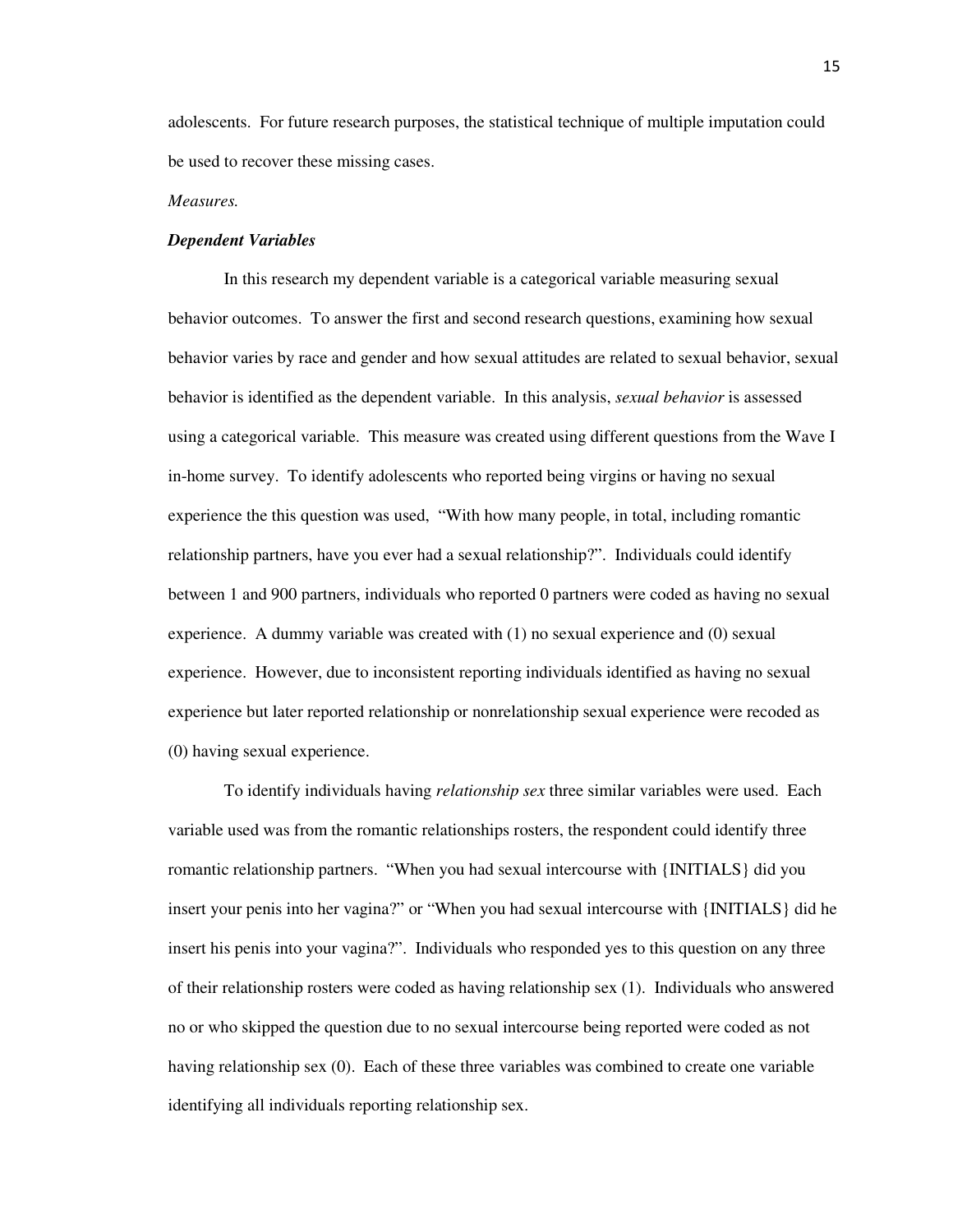To identify individuals having nonrelationship sex six similar variables were used. It is important to note that individuals had more opportunities to report nonrelationship sexual intercourse in comparison to relationship sexual intercourse. Each variable used was from the nonromantic nonrelationship roster. Individuals could report up to six experiences of nonromantic relationships. The same question was asked of individuals in the romantic relationship rosters, "When you had sexual intercourse with {INITIALS} did you insert your penis into her vagina?" or "When you had sexual intercourse with {INITIALS} did he insert his penis into your vagina?". Individuals who answered yes on any of these questions were coded as having nonrelationship sex (1) individuals who answered no were coded as not having nonrelationship sex (0). Each of these variables was then combined to create one variable that combined all nonrelationship sexual experience.

After each of these categories was identified a sexual behavior typology was created. No sexual experience was coded using the no sexual experience variable (1) relationship sex experience was coded using the combined relationship sex experience variable (2) and nonrelationship sex experience was coded using the combined nonrelationship sex variable (3). When creating the typology individuals who had both relationship and nonrelationship sexual experience were put into category 3, which has been labeled "some nonrelationship sexual experience". Each category was mutually exclusive and individuals could only be coded into one category.

#### *Independent Variables*

 To answer my first research questions I focus on two key independent variables, race and gender. Gender was coded using the respondents reported biological sex; males were coded as 0 and females as 1. The race variable was initially broken into six categories (White, African American, Latino, Asian, Native American, and other). After reviewing the percentages of each race in the sample, I collapsed the categories Asian and Native American and include them in the other category.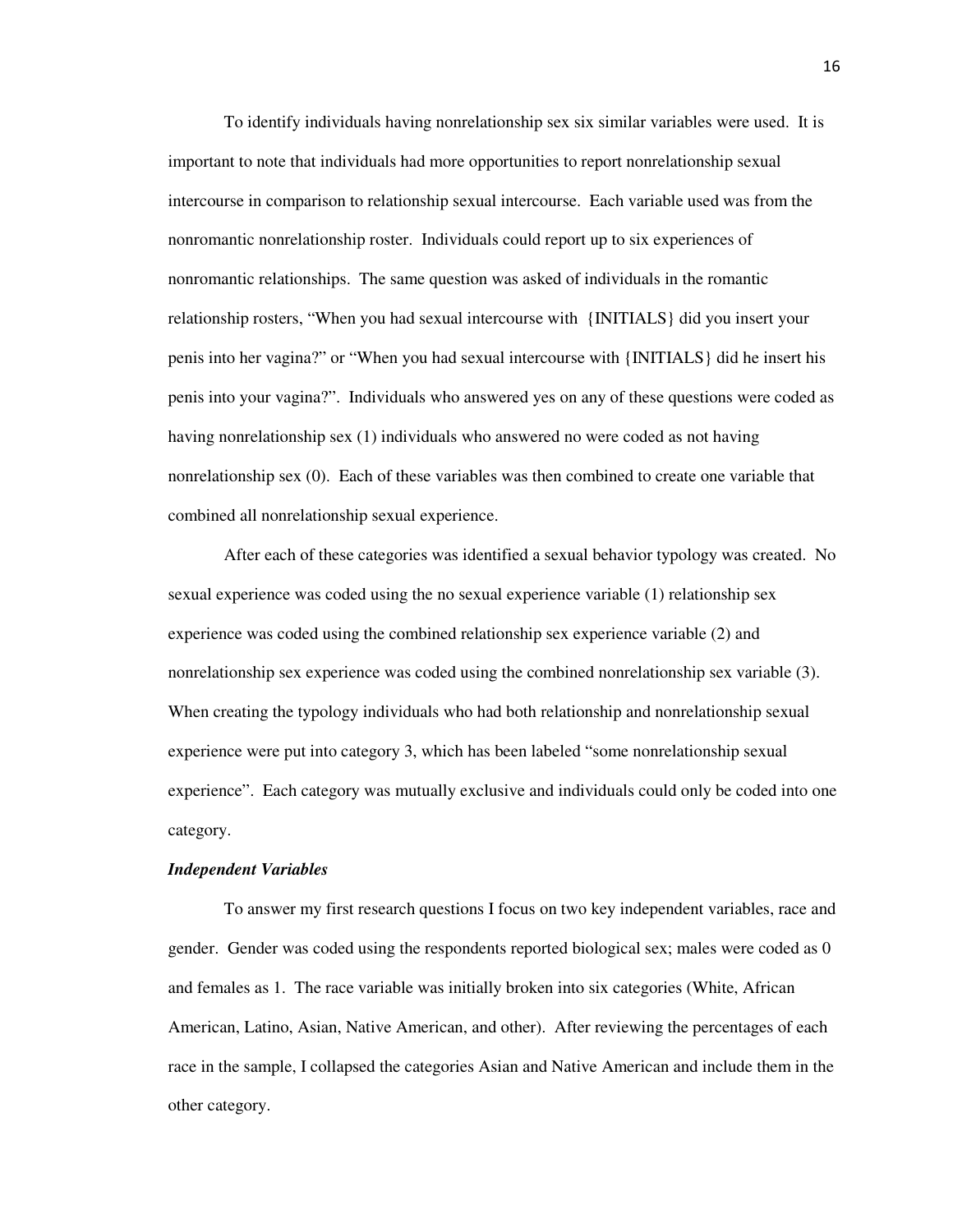To address my second research question, examining the relationship between attitudes and behaviors, all three sexual attitude scales are identified as independent variables. *Motivations to engage in sexual intercourse* are measured by a 4-item scale using four questions from the Add Health Wave I in-home survey. The questions each had a response scale of 1 to 5, 1 strongly agree and 5 strongly disagree. The agreement of each item indicates more positive sexual attitude. Due to the higher scores initially indicating disagreement the scale has been reverse coded to indicate higher scores as positive attitudes and lower scores as negative attitudes. The questions were as follows (1)If you had sexual intercourse, it would relax you, (2)If you had sexual intercourse it would give you a great deal of physical pleasure, (3)If you had sexual intercourse, it would make you more attractive to men/women, and (4)If you had sexual intercourse, you would feel less lonely. The scale has a cronbach's alpha of .76 and each item had high factor loadings for one factor. Another factor was present but the eigenvalue was low and the scale had unidimensionality.

Perception of sexual risks was measured using two items. The first measurement is *STD risk perception* derived from two questions (1) What do you think your chances are of getting a sexually transmitted disease, such as gonorrhea or herpes? (2) What do you think your chances are of getting AIDS? The second measurement is *pregnancy* risk perception measured by (1) Imagine that sometime soon you were to have sexual intercourse with someone just once, but were unable to use any method of birth control, what is the chance you would get (your partner) pregnant? Responses ranged from 1 to 5, 5 was coded as the highest risk perception.

*Confidence in sexual knowledge* was measured using a four item scale. Each item in the scale measured the confidence in a respondent's answer to a sexual knowledge question. An example of sexual knowledge questions asked were "when using a condom the man should pull out of the woman right after he has ejaculated" and "the most likely time for a woman to get pregnant is right before her period starts". For this analysis, confidence in knowledge was the desired variable. Accordingly the follow up question, assessing the confidence in their answer to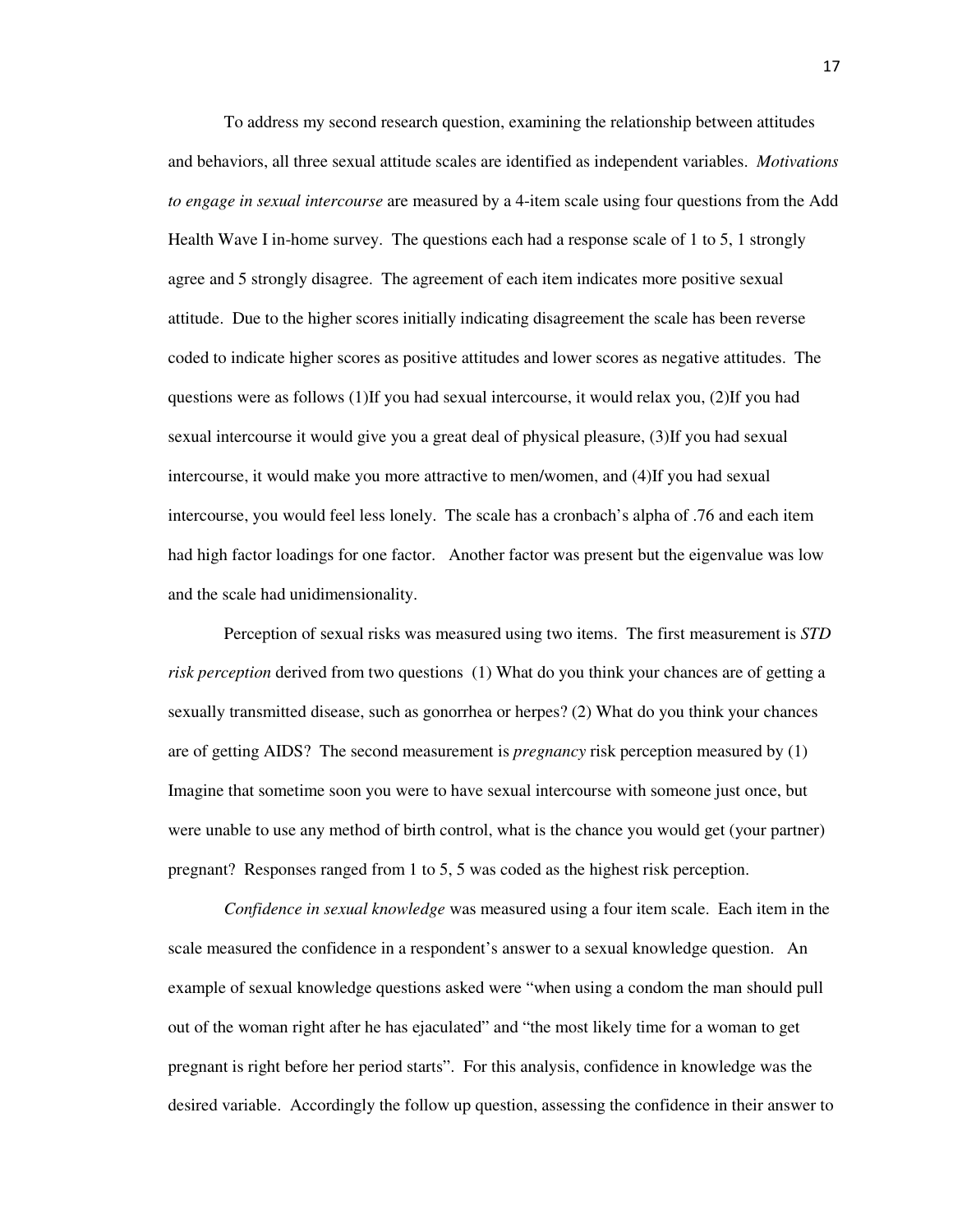the sexual knowledge question, was used. This question asked respondents to rate how confident they were their answer was correct. Response values ranged from 1 (very) to 4 (not at all). The items were reverse coded so the higher scores indicated increased confidence. The scale had a cronbach's alpha of .63.

 Additional control variables were measured including: age, religiosity, family structure, parent income, and parent education. The age of adolescents was calculated from the reported birth date and interview year. The *religiosity* measure was created from a question asking adolescents how important religion was to them. Their responses ranged from very important (5) to not important (1). *Family structure* was coded using the Wave I parent interviews and the parents reported marital status. The categories identified are married, divorced, never married single parent families, and other families. *Parental* income was calculated using the reported income from the parent survey. The natural logarithm of parental income is used in my data analysis to allow functional form and more accurate interpretation of the results. *Parent education* was coded using the parent interviews. The variable was coded into the following categories: less than high school, high school, some college, bachelor's degree, and beyond bachelor's degree.

#### **Analytic Strategy**

The analysis will have three different model series. The first two models assess race and gender differences in sexual behavior outcomes. The first model includes the race and gender variables with interaction coefficients. The second model includes additional control variables (age, income, education, etc.) In the final model, I assess the relationship between adolescent sexual attitudes and sexual behaviors. Sexual behavior is identified as the dependent variable, attitudinal measures are independent variables and all the sociodemographic variables are included in the model. Multinomial logistic regression is used to estimate the relative risk of experiencing relationship sex versus nonrelationship sex and relationship sex and nonrelationship sex versus no sexual experience. In order to further assess race and gender differences relative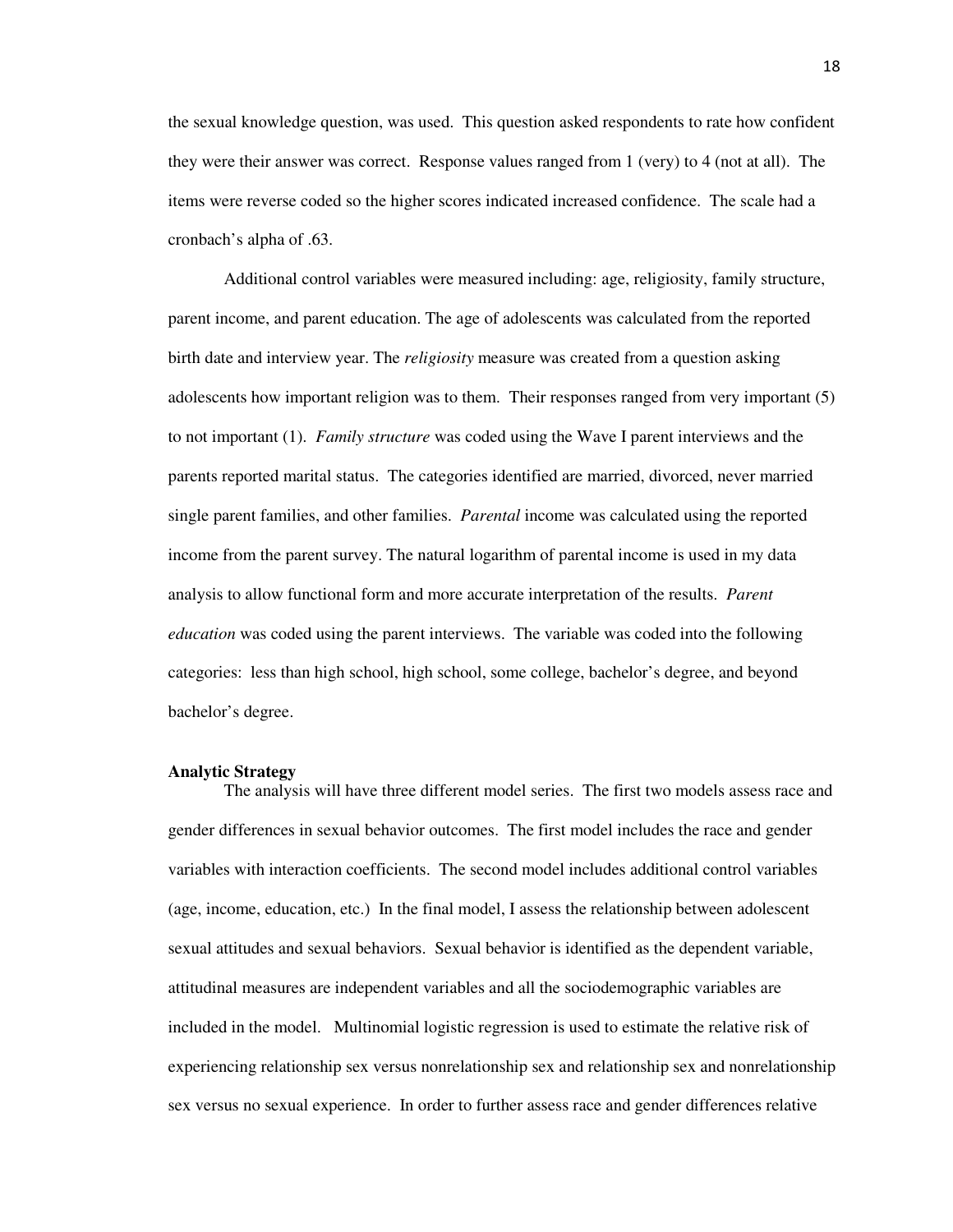risk ratios were calculated for each model comparing all race and gender groups (white males, white females, black males, black females, Latino males, and Latina females $)^2$ . These results are given in separate tables for each sexual behavior comparison group.

#### **Results**

 $\overline{a}$ 

#### *Sample Characteristics*

 Table 1 reports the descriptive characteristics for the full sample and for each sexual behavior category (virginity, relationship sex, and nonrelationship sex). Approximately half  $(50.3\%)$  of the sample are females. The sample is predominately White  $(68.9\%)$  with  $14.3\%$ Black and 10.7% Latino. Married families consisted of 74.6% of the sample, followed by divorced families with 14.5% and single parent families with 3.8%. The average age of the sample was 16.9 years. Respondents reported an average of 2.8 for the motivations to engage scale, 3.0 for confidence in sexual knowledge, 3.6 for STD risk perceptions, and 3.3 for pregnancy risk perceptions. Sample characteristics varied by reported sexual experience.

 The virgin sample is predominately white (72.7%) with married family backgrounds (80.0%). Their attitudes towards motivations to engage in sexual behavior, confidence in sexual knowledge, and perceptions of STD risk were all lower compared to the full sample average. Adolescents reporting relationship sex had higher scores on the motivations to engage, confidence in sexual knowledge, and STD risk perception scales. The sample consisted of 65.3% white adolescents, followed by 19.8% black, and 9.7% Latino. The proportions of adolescents who have no sex, relationship sex, or nonrelationship for each race and gender category are reported in the Appendix (Table 1 and 2). The nonrelationship sex sample reported the highest averages on the motivations to engage and STD risk perception scales. Their average score on

 $2$  To assess significant differences between each race and gender group category dummy variables were created (e.g., white males, black males, white females, black females, etc.). After creating the dummy variables separate regression models were run for each model switching out the reference group category. For example, a set of models was run with white males as the comparison group, followed by white females as the comparison group, then black males, etc. for each race and gender category. The significance value for these models was used to assess the significant differences between groups.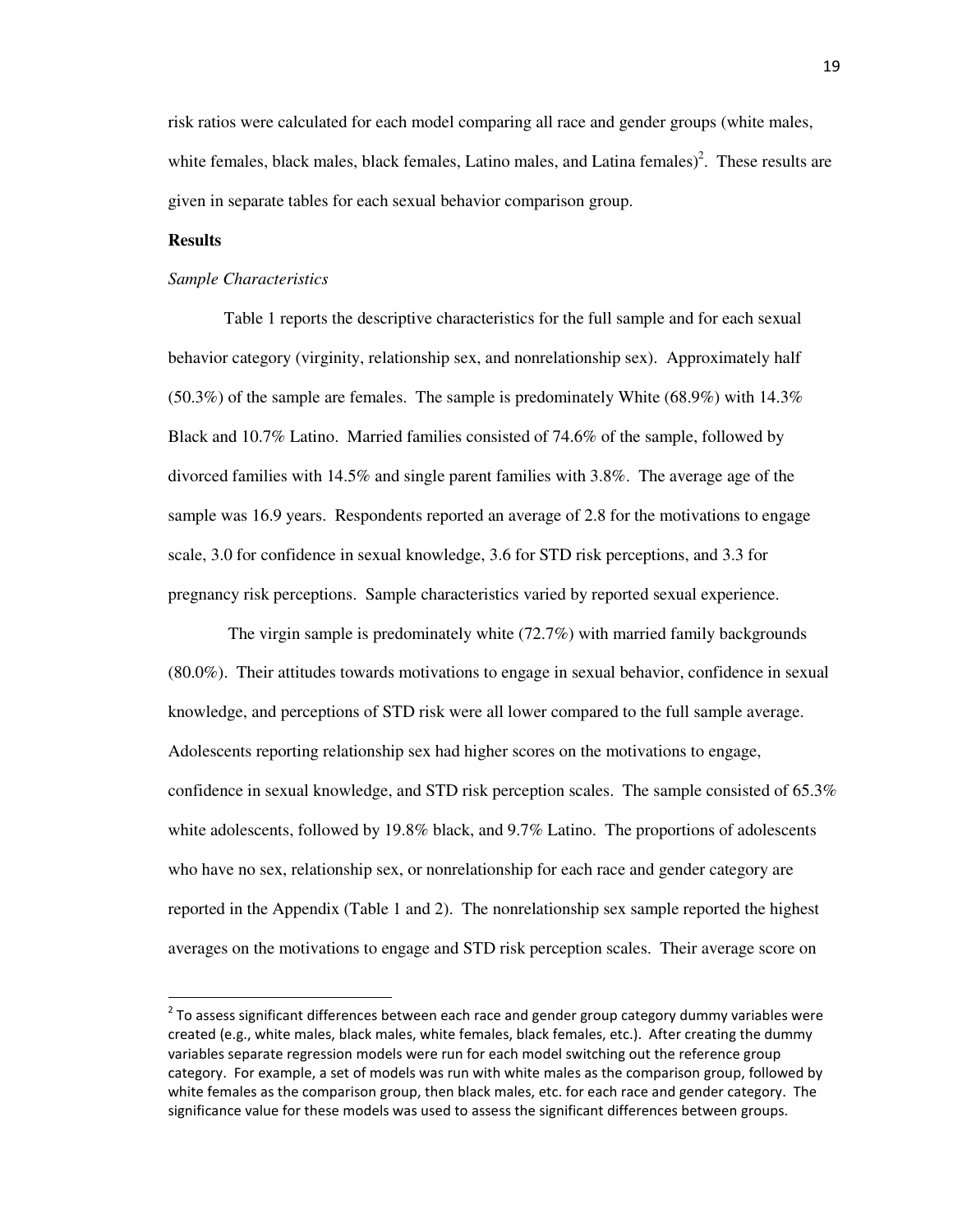pregnancy risk perceptions were lower than the full sample and both other sexual intercourse categories.

#### *Relationship Sex versus Virginity*

l

 In section A of Table 2 the multinomial logistic results are shown for the comparison between relationship sex versus virginity. The first column shows the relative risk  $3$  results for the baseline model.

As previously stated, the relative risk ratios (RRR) were calculated for each race and gender group to further examine differences. Table 3 presents the RRR for white males (wm), white females (wf), black males (bm), black females (bf), Latino males (lm), and Latino females of experiencing relationship sex versus virginity for all models (baseline, control, and full). In Panel A the relative risk ratios for the baseline model are shown. In this model, white females' relative risk of experiencing relationship sex versus virginity was 24% higher in comparison to white males and 50.7% higher than Latina females. The relative risk for white females was lower in comparison to black males and black females (RRR=.342 and RRR=.547 respectively). Black males had a higher relative risk of having relationship sex versus remaining virgins compared to all other groups. Their relative risk was 3.6 times higher compared to white males and 2.9 times higher than white females. In comparison to their black female counterparts, their relative risk was 60% higher to experience relationship sex versus virginity. In the baseline model black males' relative risk was 4.4 times higher than Latina females and 2.8 times higher than Latino males. The baseline model also shows that Latina females have a lower relative risk in comparison to all other groups. Latino males had a 57% higher relative risk of having relationship sex versus virginity in comparison to their Latina female counterparts.

 The control model added measures to control for family structure, parent income, parent education, age, and religiosity. The relative risk estimates comparing relationship sex to virginity

<sup>&</sup>lt;sup>3</sup> Relative risk coefficients display exp (b) rather than b. The ratio of a relative risks is the relative risk ratio (RRR).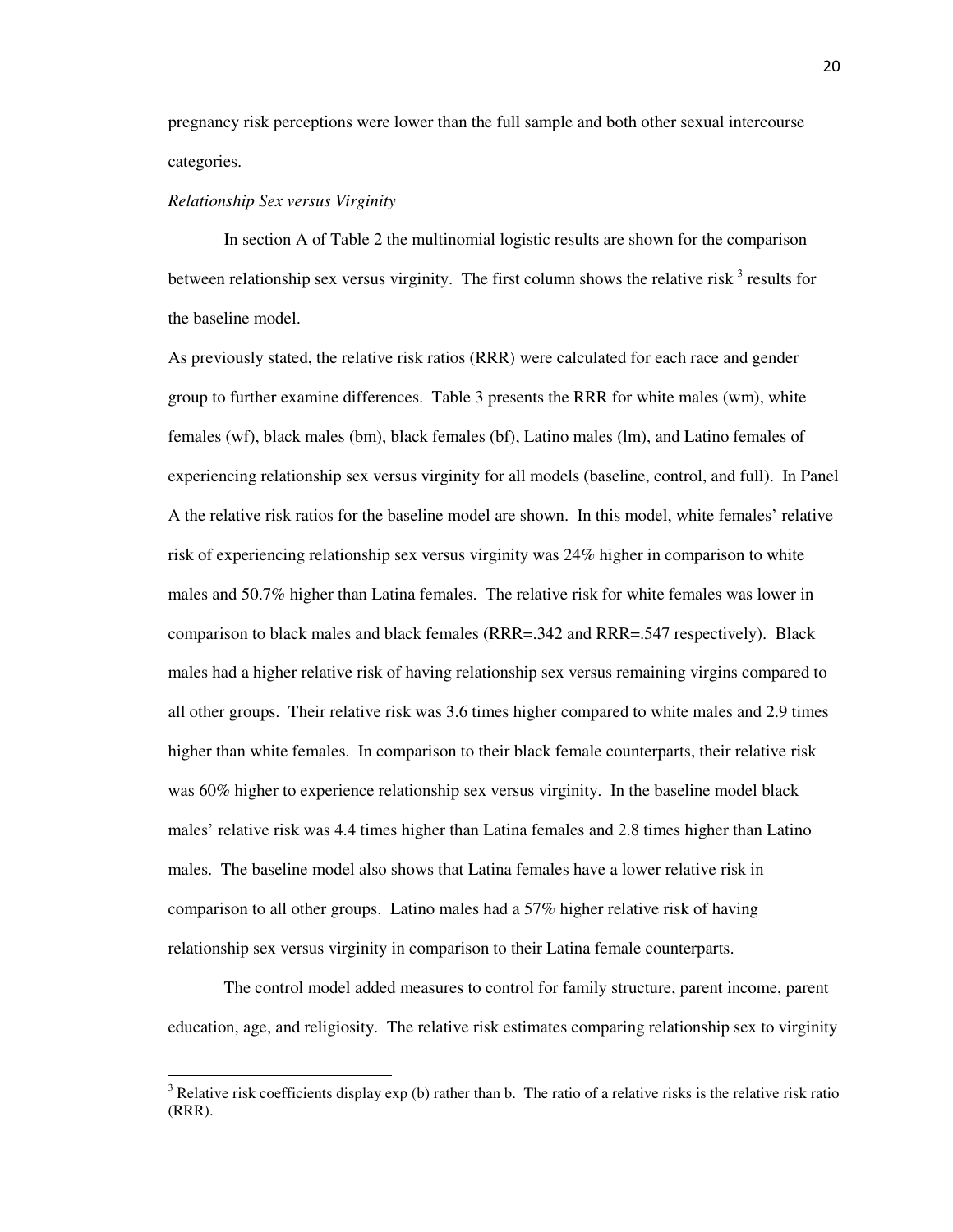for this model are shown in Panel A, Column 2 of Table 2. The control variables for divorced family status, single parent family status, parent education, age, and religiosity were also found to be significant. As both parent education and religiosity increase the relative risk of adolescents experiencing relationship sex versus virginity decreases. Age, single family status, and divorced family status were all associated with an increase in relative risk.

 As with the baseline model relative risk ratios were calculated for the control model to further assess race and gender differences. The control model relative risk ratios for each race and gender group comparing relationship sex versus virginity are shown in Panel B of Table 3. The results of these comparisons are largely the same with slight variations in relative risk. Most notably, the difference between black females and black males is no longer significant once the control measures are included in the model.

 The final model series includes both control variables and additional attitudinal measures. The multinomial logistic results for the relative risk of relationship sex versus virginity are shown in Column 3 in Panel A of Table 2. The additional attitudinal measures included in this model were significant. Adolescents with increased motivations to engage in sexual intercourse have an 80% higher relative risk of experiencing relationship sex versus virginity. Confidence in sexual knowledge is associated with a 2.6 higher relative risk. As confidence in sexual knowledge increases adolescents' relative risk of experiencing relationship sex versus virginity also increases. Adolescents' who have more risk perception of STDs had a 29% higher relative risk of experiencing relationship sex versus virginity.

 The relative risk ratios of adolescents having relationship sex versus virginity for the full model are shown in Panel C of Table 3. In this model the difference in relative risk for white females compared to black males is no longer significant. Conversely, the relative risk of white females to Latino males becomes significant. In the full model, Latino males have 2.4 times higher relative risk of experiencing relationship sex versus virginity compared to white females. The difference in relative risk comparing Latino males to Latina females is no longer significant.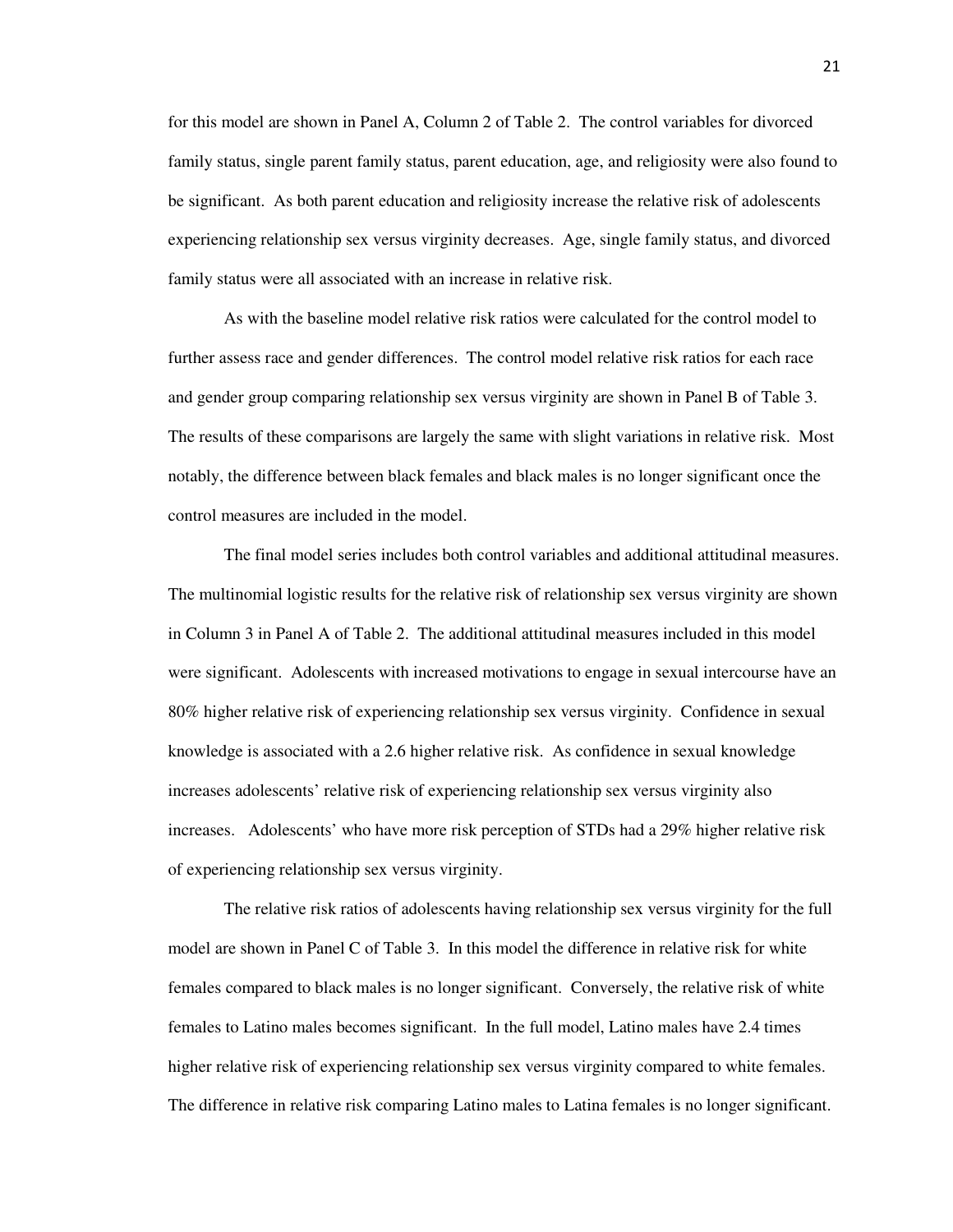However, it should be noted that in this model the relative risk of experiencing relationship sex becomes greater for Latina females versus Latino males (non-significant finding).

 Black females now have a 4.3 times higher relative risk of experiencing relationship sex versus virginity in comparison to white males and 4.2 higher relative risk compared to Latino males. The relative risk for black females versus white males and Latino males in the full model nearly doubled in comparison to both the baseline and control model. The results for black males show an opposite trend, the relative risk of experiencing relationship sex versus virginity decreases for black males compared to Latina females. Black males still have significantly higher risk (RRR=2.806) but it is much lower in comparison to both the baseline and control models (RRR=4.4 and RRR=5.2 respectively).

#### *Nonrelationship Sex versus Virginity*

 The second set of results compares the relative risk of experiencing nonrelationship sex versus virginity. The multinomial logistic regression results for this comparison are shown in Panel B of Table 2. The first column of Panel B shows the results for the baseline model. Table 4 shows the relative risk ratios for each race and gender group of experiencing nonrelationship sex versus virginity. In Panel A of table 4 the relative risk ratios for the baseline model are shown. In this model, white males have a 2.2 times higher relative risk of having nonrelationship sex versus virginity in comparison to Latina females. White females also have a higher relative risk in comparison to Latina females (RRR=2.077) and a lower relative risk in comparison to all other groups. Black males have a nearly ten times higher relative risk of experiencing nonrelationship sex versus virginity in comparison to Latina females (RRR=9.275). Their relative risk is 2.9 times higher than Latino males, 4.3 times higher than white males, 4.5 times higher than white females, and 2.2 times higher than their black female counterparts. Black females' relative risk of experiencing nonrelationship sex versus virginity is 89% higher in comparison to white males and 99% higher compared to white females. In comparison to Latina females, black females' relative risk is 4.1 times higher. Latino males have a higher relative risk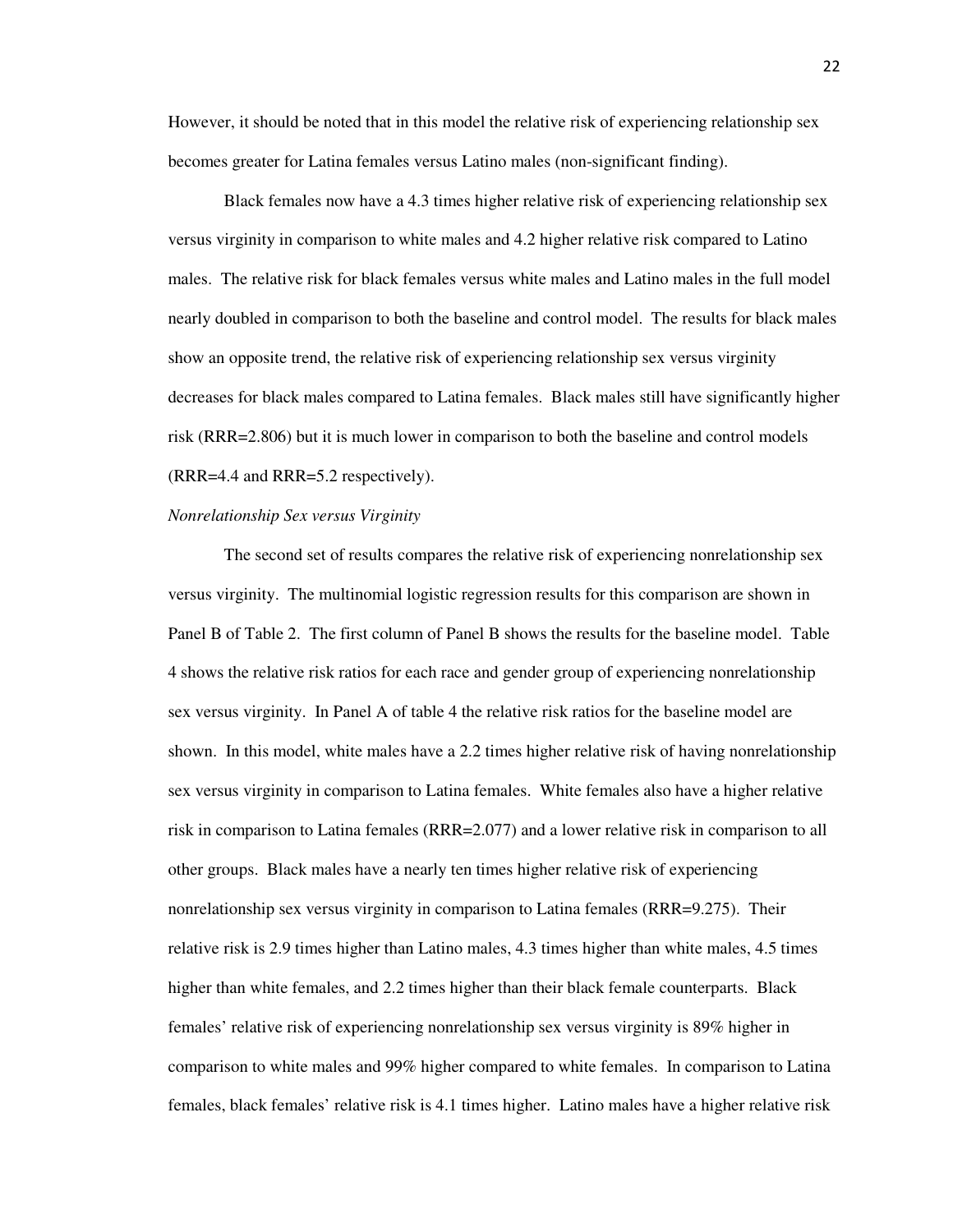in comparison to white males, white females, and Latina females (RRR=1.467, RRR=1.539, and RRR=3.197 respectively). Overall, Latina females have the lowest relative risk of experiencing nonrelationship sex versus virginity with lower relative risks in comparison to all groups.

 The second model includes additional control variables. The multinomial results for this model are presented in the second column of Panel B in Table 3. In this model, black adolescents relative risk of having nonrelationship sex versus virginity remains much higher compared to white adolescents (RRR=4.6). The difference between Latino adolescents and white adolescents is no longer significant in this model. Divorced family status and age are found to be associated with an increased relative risk of experiencing nonrelationship sex versus virginity. Religiosity and higher parental income and education are associated with a lower relative risk of experiencing nonrelationship sex versus virginity.

 The race and gender relative risk ratios for this model are shown in Panel B of Table 4. These results for the nonrelationship sex versus virginity comparison are not largely different from the baseline model. The relative risk for black males' increases from approximately 9 times higher to 11.6 times higher compared to Latina females. The difference in relative risk for Latino males compared to white males and white females is no longer significant but the difference in relative risk between black females and Latino males becomes significant. Black females' relative risk of experiencing nonrelationship sex versus virginity is 70% higher compared to Latino males.

 The full model results comparing nonrelationship sex to virginity are displayed in column 3 of Panel B in Table 2. In this model, the difference in relative risk for females versus males is now significant. Divorced family background is associated with an increase in relative risk of experiencing nonrelationship sex versus virginity compared to adolescents with married parents. Parental income and parental education are both associated with lower relative risk of experiencing nonrelationship sex versus virginity (RRR=.733 and RRR=.855 respectively).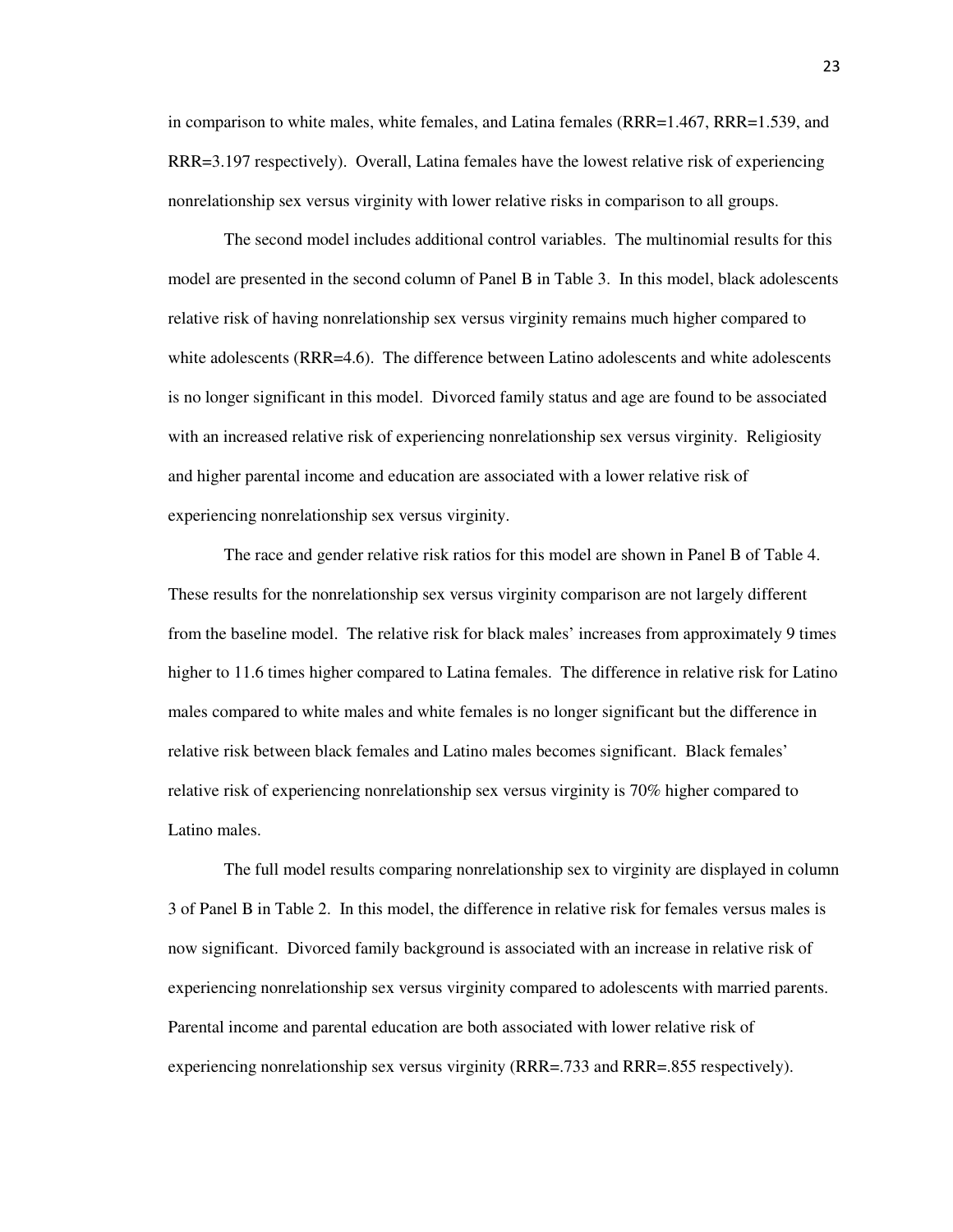The attitudinal measures in this model are all statistically significant. Increases in motivations to engage in sexual intercourse are associated with a 2.25 times higher relative risk of experiencing nonrelationship sex versus virginity. Adolescents with higher confidence in sexual knowledge also show an increased risk of nonrelationship sex versus virginity (RRR=2.71). Increased STD risk perception is associated with a 47% higher relative risk while increased pregnancy risk perception is associated with a lower relative risk of experiencing nonrelationship sex versus virginity (RRR=.810).

 Table 4, Panel C shows the relative risk ratios of experiencing nonrelationship sex versus virginity by race and gender groups for the full model. In this model, white females' relative risk is now 2.4 times higher to experience nonrelationship sex versus virginity in comparison to white males. In the baseline and control model white females' relative risk was lower in comparison to Latino males, in the final model the relative risk for white females is 2.1 times higher. The difference in relative risk for white females and black males has also become smaller. In the previous control model black males' relative risk was over four times higher than white females. In the final model, the relative risk for black males is 1.8 times higher compared to white females. The difference in relative risk between black males and females is no longer significant. Black females' relative risk of experiencing nonrelationship sex versus virginity in comparison to Latino males is now 4.3 times higher. The relative risk for Latina females is still lower in comparison to all groups but the difference between Latina females and black males does become smaller with the inclusion of the attitudinal measures. In the control model black males had a 11.6 times higher relative risk of experiencing nonrelationship sex versus virginity compared to Latina females. In the final model with attitudinal measures black males' relative risk is only 5.1 times higher in comparison to Latina females.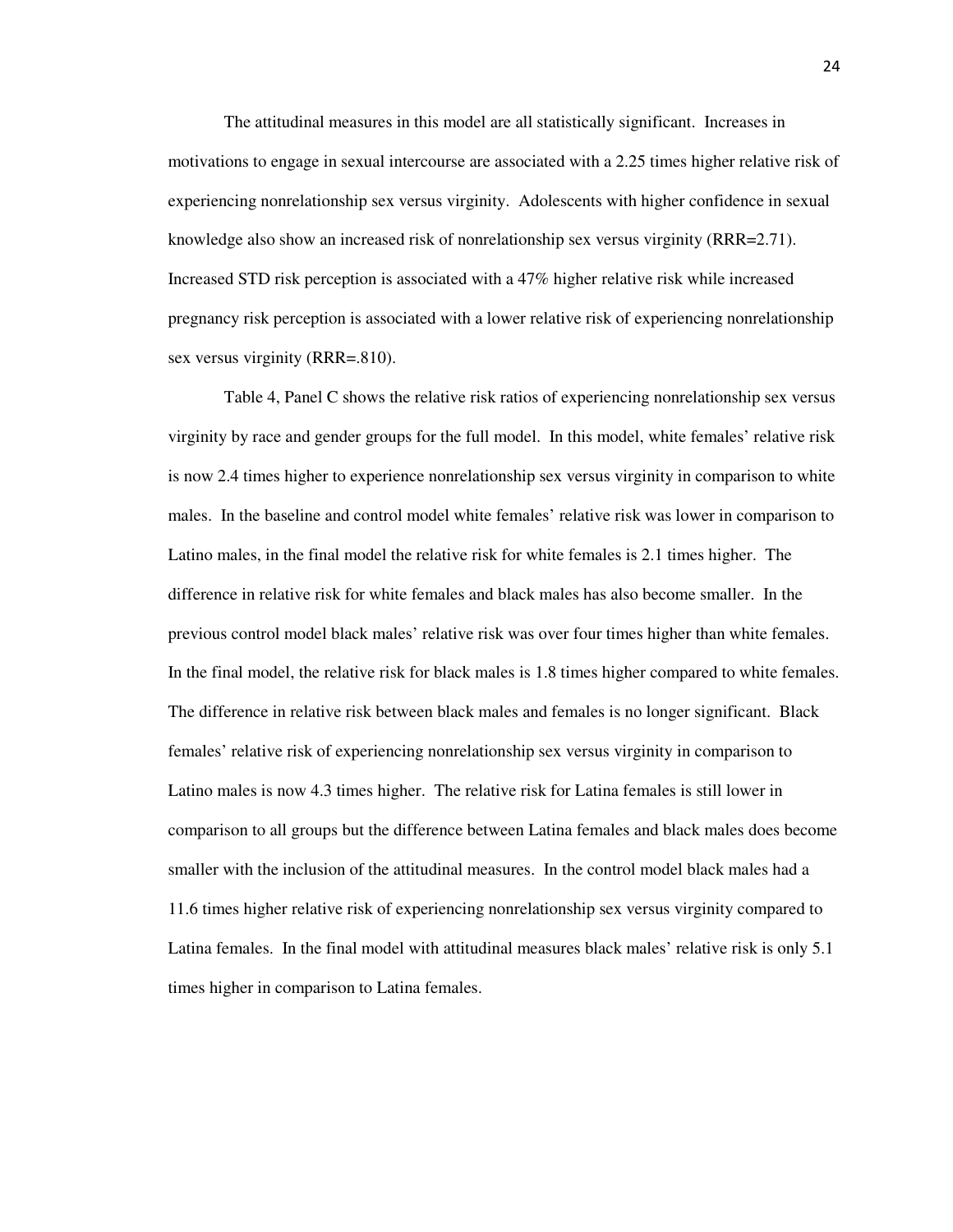#### *Relationship Sex versus Nonrelationship Sex*

The final comparison group shown is relationship sex versus nonrelationship sex. The multinomial logistic results for these comparison models are shown in panel C of Table 2. Column one displays the baseline model results. Panel A of Table 5 displays the relative risk of experiencing relationship versus nonrelationship sex by race and gender for the baseline model. The relative risk of experiencing relationship sex versus nonrelationship sex is 53% higher for white females compared to black males and 47% higher compared to Latino males. Latina females' relative risk of experiencing relationship sex versus nonrelationship sex is 79% higher than white males and approximately two times higher compared to both black males and Latino males.

 The results for the control model are shown in Column 2 of Panel C in table 2. Additional control variables indicate that both family structure and parental income are associated with changes in relative risk. Increases in parental income are associated with a 29% higher relative risk of experiencing relationship sex versus nonrelationship sex. Increases in levels of religiosity are associated with a 22% increase of relative risk.

 The race and gender differences for the control model do not largely differ from the baseline model. In Panel B of Table 5 the results for the control model are shown. The relative risk for Latina females' experiencing relationship sex versus nonrelationship sex remains higher in comparison to white males, black males, and Latino males (RRR=1.81, RRR=2.24, and RRR=2.05 respectively). The relative risk for white females also continues to be higher in comparison to all male groups (white males, black mlaes, and Latino males).

 The final model includes the attitudinal measures and the results are displayed in column 3 of Panel C in Table 2. Parental income and religiosity are still associated with increases in the relative risk of experiencing relationship sex versus nonrelationship sex. Higher levels of motivation to engage in sexual behavior and STD risk perception are associated with a decrease in the relative risk of experiencing relationship sex versus nonrelationship sex (RRR=.804 and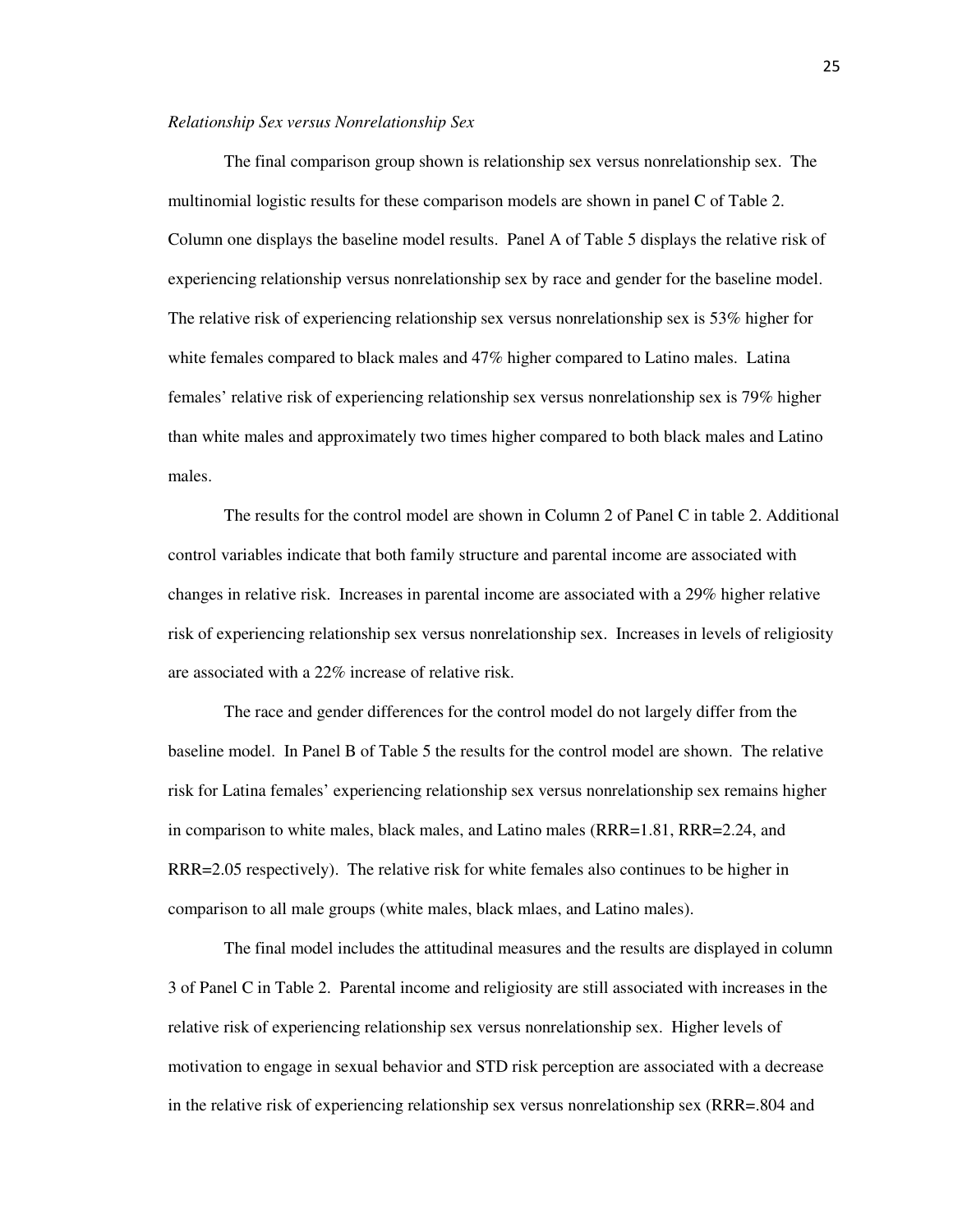RRR=.881 respectively). Increases in pregnancy risk perception are associated with a 14% increase in relative risk of experiencing relationship sex versus nonrelationship sex. The relative risk ratios for each race and gender group are shown in Panel C of Table 5. The differences in relative risk for white females and white males and white females and black males are no longer significant. In this model the only remaining significant differences are for Latina females compared to black males and females. Latina females' relative risk of experiencing relationship sex versus nonrelationship sex is 82% higher than black males and 72% higher than black females.

#### *Discussion*

In response to the first research question, (does the likelihood of engaging in nonrelationship, relationship, or no sexual intercourse vary by race and/or gender?) the results show that sexual behavior outcomes vary by race and gender. On average, females' relative risk of experiencing nonrelationship sex in comparison to virginity is lower compared to males (Appendix Table 3). However, further examination including interaction variables and additional control variables shows this varies by race. White females and black females have higher relative risk of experiencing relationship sex versus virginity in comparison to white males. But the relative risk for white females is lower in comparison to black males.

 When comparing relationship sex versus nonrelationship sex the findings show that females relative risk of experiencing relationship sex versus nonrelationship sex is higher in comparison to males (Appendix Table 3). Again the results show that this finding varies by race. Latina females and white females have a higher relative risk of having relationship sex versus nonrelationship sex in comparison to all male groups. The relative risk for black females was not found to be significantly different than the male comparison groups showing that the gender findings also vary by race.

 The second research question asked whether sexual attitudes influence sexual behavior outcomes. The findings for this study indicate that sexual attitudes are associated with sexual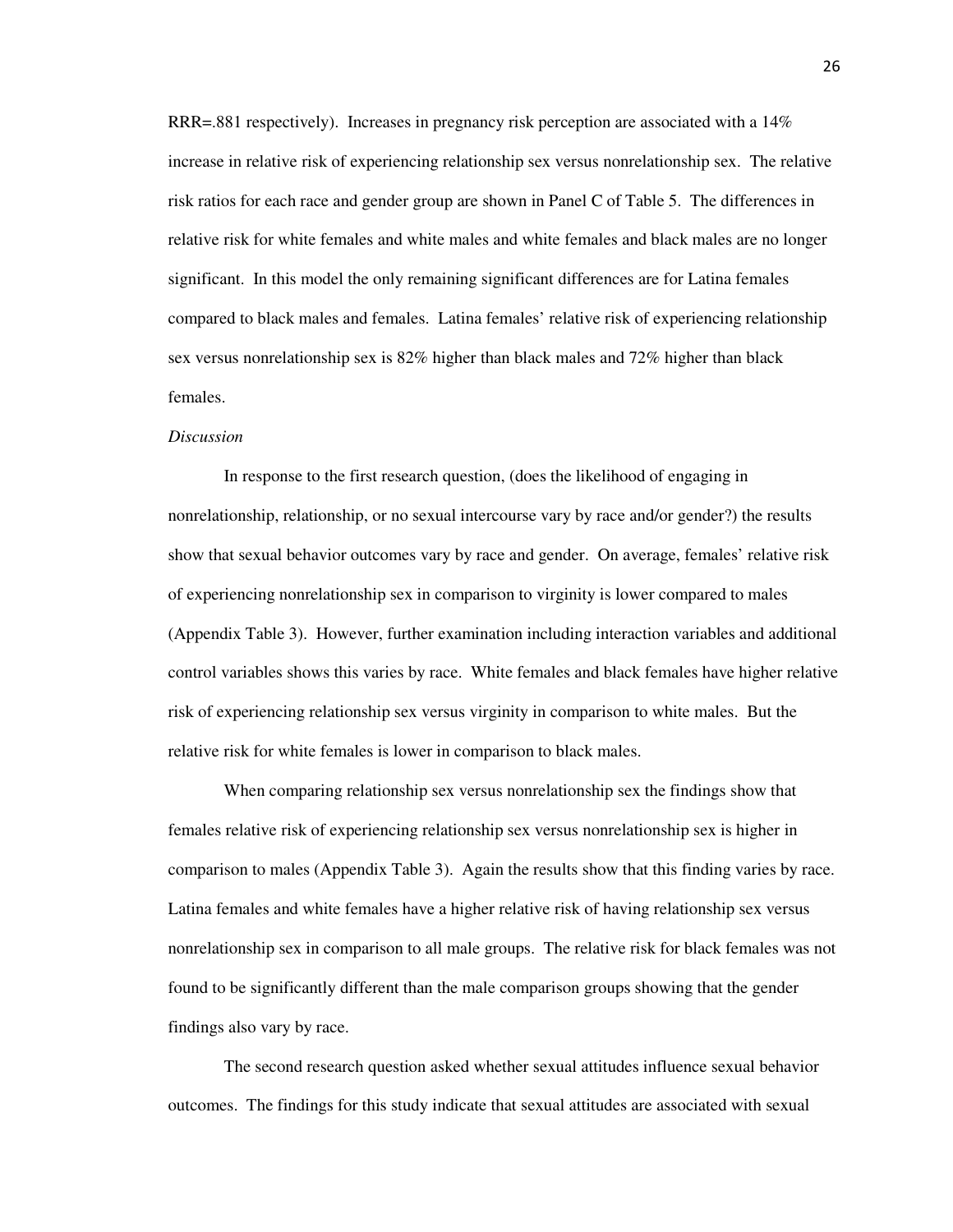behaviors. Adolescents with increased motivation to engage in sexual behavior, increased confidence in sexual knowledge, and higher STD risk perception had a higher relative risk of experiencing both relationship and nonrelationship sex versus virginity. Higher levels of pregnancy risk perception were associated with lower relative risk of experiencing nonrelationship sex versus virginity and higher relative risk of having relationship sex versus nonrelationship sex.

 Furthermore, once attitudinal measures were included, the role of race and gender in predicting adolescent sexual behavior shifted. In the attitudinal models, the relative risk of experiencing relationship sex versus virginity for black males versus white females was no longer significantly different. Conversely, the difference between white females and Latino males is now significant with white females' relative risk of experiencing relationship sex versus virginity being 2.4 times higher compared to Latino males. The difference in relative risk of experiencing relationship sex versus virginity between Latino males and Latina females was also no longer significant.

 For the nonrelationship versus virgin category, Latina females were no longer significantly different from white males and Latino males once the attitudinal measures were included. Similarly, the relative risk for black females was no longer significantly different in comparison to black males. In contrast, the differences for white females compared to white and Latino males were now significant with white females' relative risk of experiencing nonrelationship sex versus virginity 2.4 times higher compared to white males and 2.10 times higher compared to Latino males.

 In the final comparison group, relationship sex versus nonrelationship sex the inclusion of attitudinal variables nearly results in no significant differences between race and gender groups. The only differences that remain are Latina females versus black males and black females. Latina females' relative risk of experiencing relationship sex versus nonrelationship sex is 82% higher than black males and 72% higher compared to black females.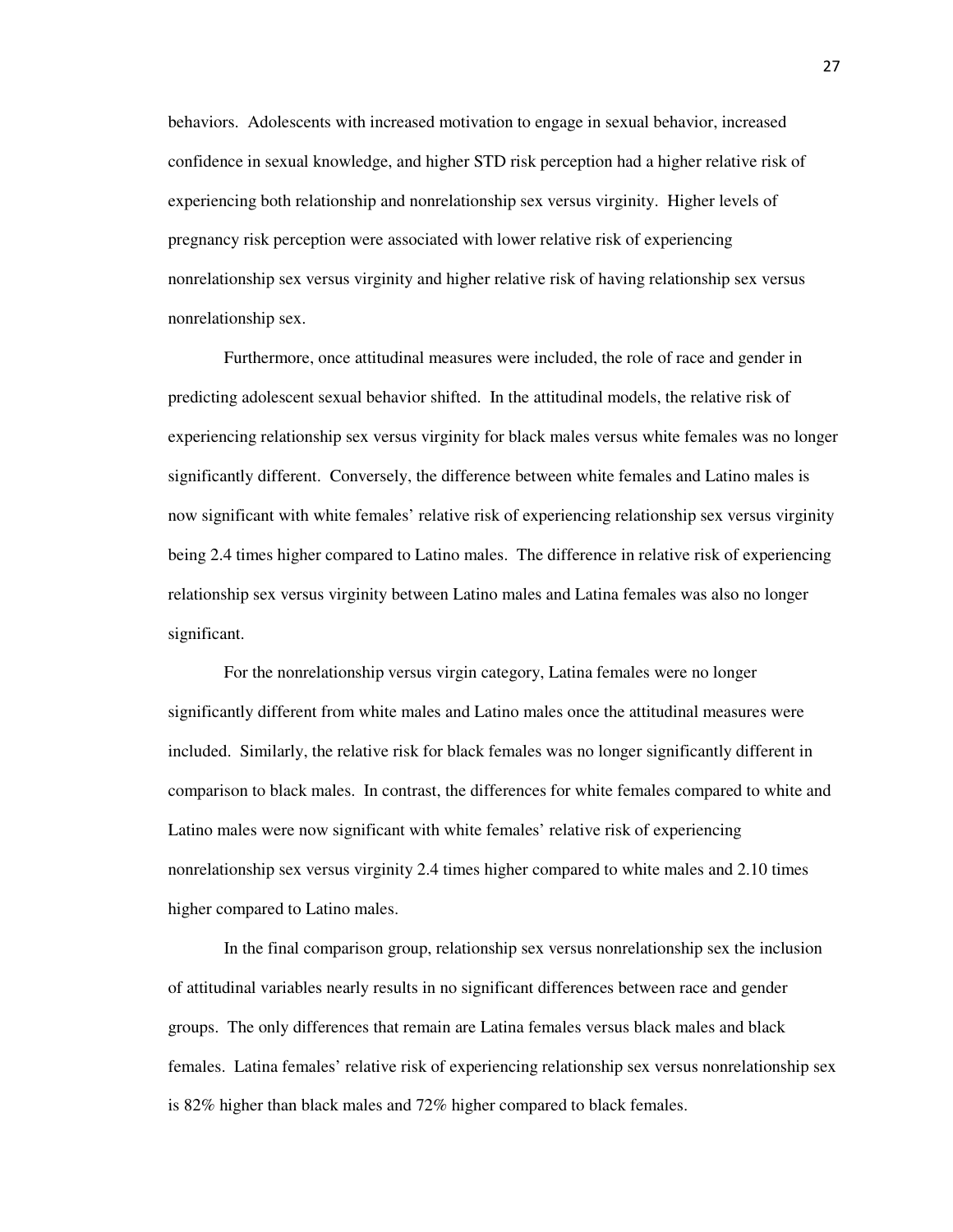This study focused on further examining race and gender differences in sexual behavior and the relationship between sexual attitudes and sexual behavior outcomes. The current study lends further support to Anderson's (1989) player hypothesis, finding that black male adolescents have a higher relative risk of engaging in nonrelationship sexual intercourse compared to white and Latino adolescents. The results also support Manning et al.'s (2005) previous research on nonromantic relationship sex finding black adolescents, both males and females, are more likely to engage in sexual intercourse outside of relationships in comparison to white teens. This research extends previous research to specifically examine gender differences within and between racial groups. For example, Latina females were shown to be significantly less likely to engage in nonrelationship sexual intercourse and relationship intercourse versus remaining virgins. They differed from their Latino male counterparts who had a significantly higher relative risk of experiencing sexual intercourse. This finding contradicts previous research showing that Latino youth are more likely to report sexual experience in comparison to white adolescents (Eaton et al. 2006).

 The results showed support for the Theory of Reasoned Action. Sexual attitudes were shown to play an important role in sexual behavior outcomes. Sexual attitudes were shown to mediate race and gender differences for some groups but not for others. The inclusion of attitudinal measures mediated the differences between race and gender groups. When comparing relationship and nonrelationship sex the only race and gender differences remaining after the attitudinal measures were included were between Latina females and black males and black females.

 Limitations of the study include the cross sectional nature of the data used for analysis. It would be useful in future research to examine how attitudinal changes over time influence sexual behavior outcomes. A majority of adolescents in the sample reported no sexual experience and were coded as virgins. This created a disproportionate number of virgins in the sample. Longitudinal research would again help to capture sexual behavior over time and further examine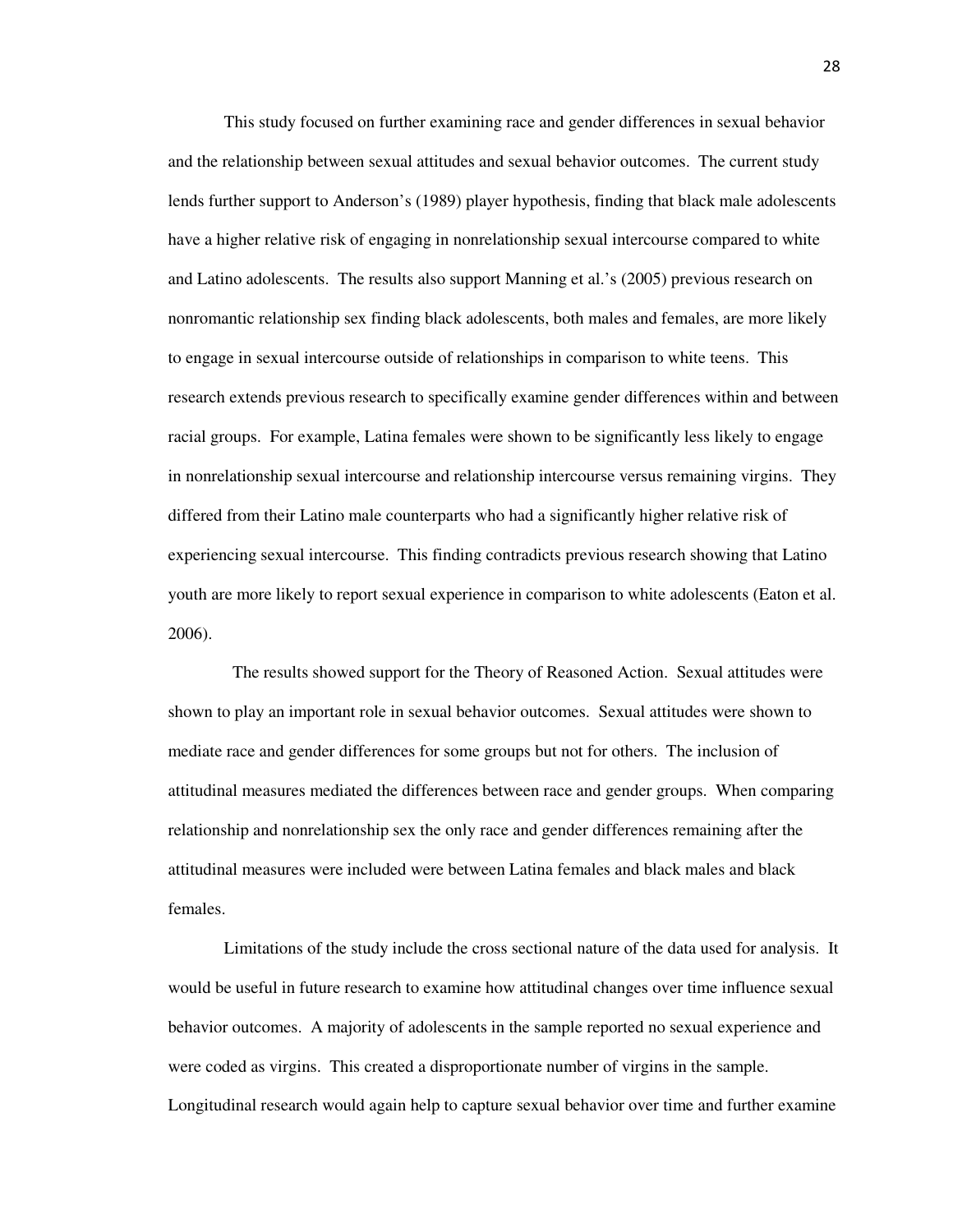adolescents both before and after their first sexual experience. Additionally, a large number of respondents were lost due to missing information in the family income variable. The study would be strengthened by using multiple imputation to recover these missing cases to increase the sample size.

 This study extends previous research in examining adolescent sexual behavior beyond virginity versus sexual experience. The importance of exploring the additional category of nonrelationship sexual intercourse is valuable extending knowledge about the intricacies of adolescent sexual behavior. Overall, these findings offer further understanding of race and gender differences in sexual behavior and extend previous knowledge on the role of sexual attitudes in sexual behavior. Continued research to explore the sociodemographic characteristics influencing adolescent sexual attitudes would help to further the understanding of the role of sexual attitudes influencing sexual behavior outcomes.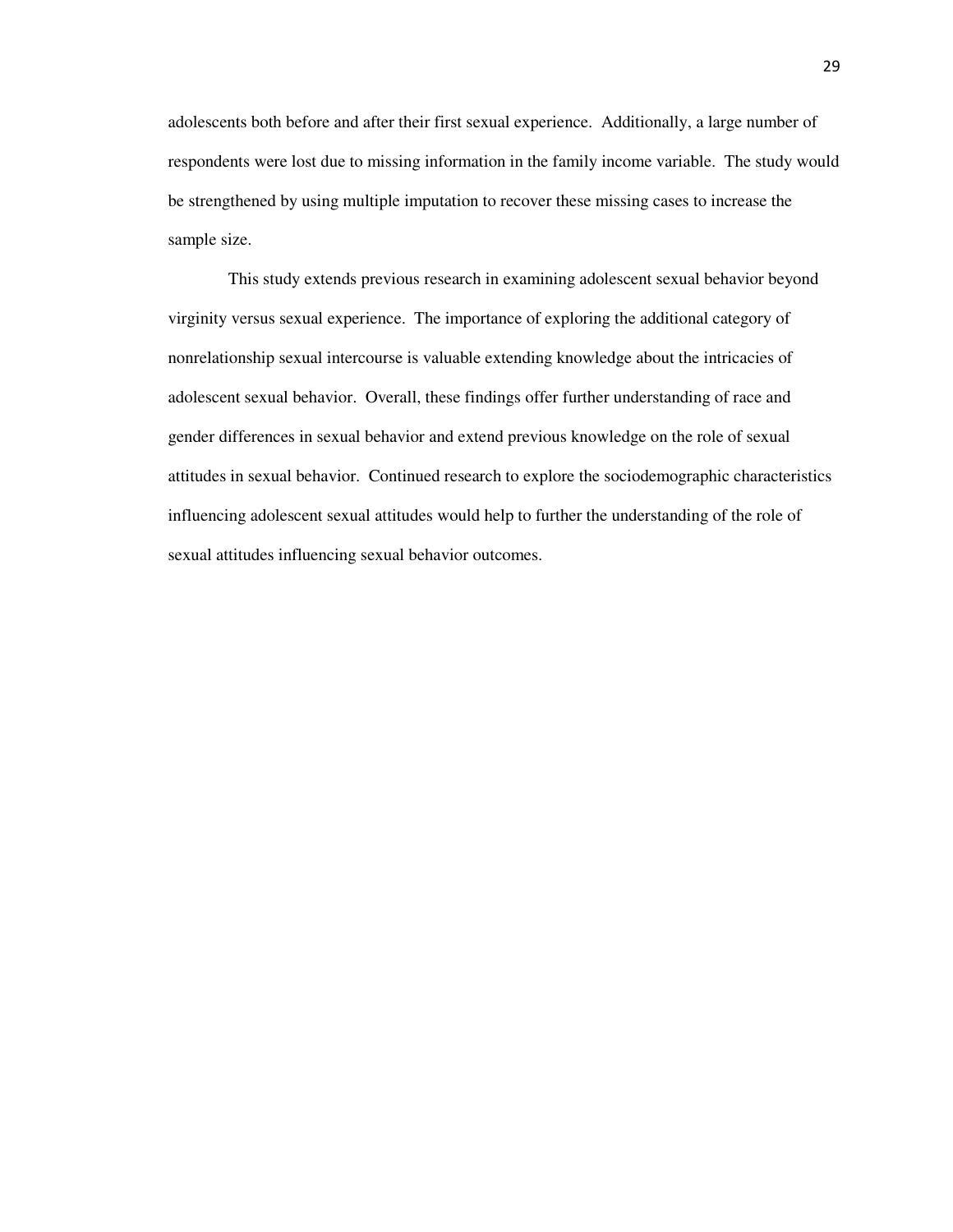#### **Table 1**

|                                                     | Total  | Virgin   | Relation. | Non-rel.  |
|-----------------------------------------------------|--------|----------|-----------|-----------|
|                                                     | Mean/% | $Mean\%$ | $Mean\%$  | Mean/ $%$ |
| <b>Gender</b><br>Female                             | 50.3   | 51.2     | 52.4      | 44.5      |
| Race                                                |        |          |           |           |
| White                                               | 68.9   | 72.7     | 65.3      | 63.1      |
| <b>Black</b>                                        | 14.3   | 8.9      | 19.8      | 21.9      |
| Latino                                              | 10.7   | 11.8     | 9.7       | 9.2       |
| Other                                               | 6.1    | 6.6      | 5.3       | 5.8       |
| <b>Sexual Attitudes</b><br>Motivations to<br>Engage | 2.8    | 2.7      | 3.0       | 3.1       |
| Knowledge                                           | 3.0    | 2.9      | 3.2       | 3.2       |
| <b>STD Risk</b>                                     | 3.6    | 3.2      | 3.9       | 4.4       |
| <b>Pregnancy Risk</b>                               | 3.3    | 3.3      | 3.3       | 3.1       |
| <b>Controls</b>                                     |        |          |           |           |
| Married Family                                      | 74.6   | 80.0     | 69.7      | 65.8      |
| Divorced family                                     | 14.5   | 11.9     | 16.0      | 19.9      |
| Single Family                                       | 3.8    | 2.4      | 5.8       | 4.3       |
| Other Family                                        | 7.3    | 5.7      | 8.4       | 10.0      |
| Parent Income (ln)                                  | 3.6    | 3.7      | 3.5       | 3.4       |
| <b>Parent Education</b>                             | 2.7    | 2.8      | 2.6       | 2.6       |
| Age                                                 | 16.9   | 16.6     | 17.3      | 17.2      |
| Religiosity                                         | 3.3    | 3.3      | 3.2       | 3.1       |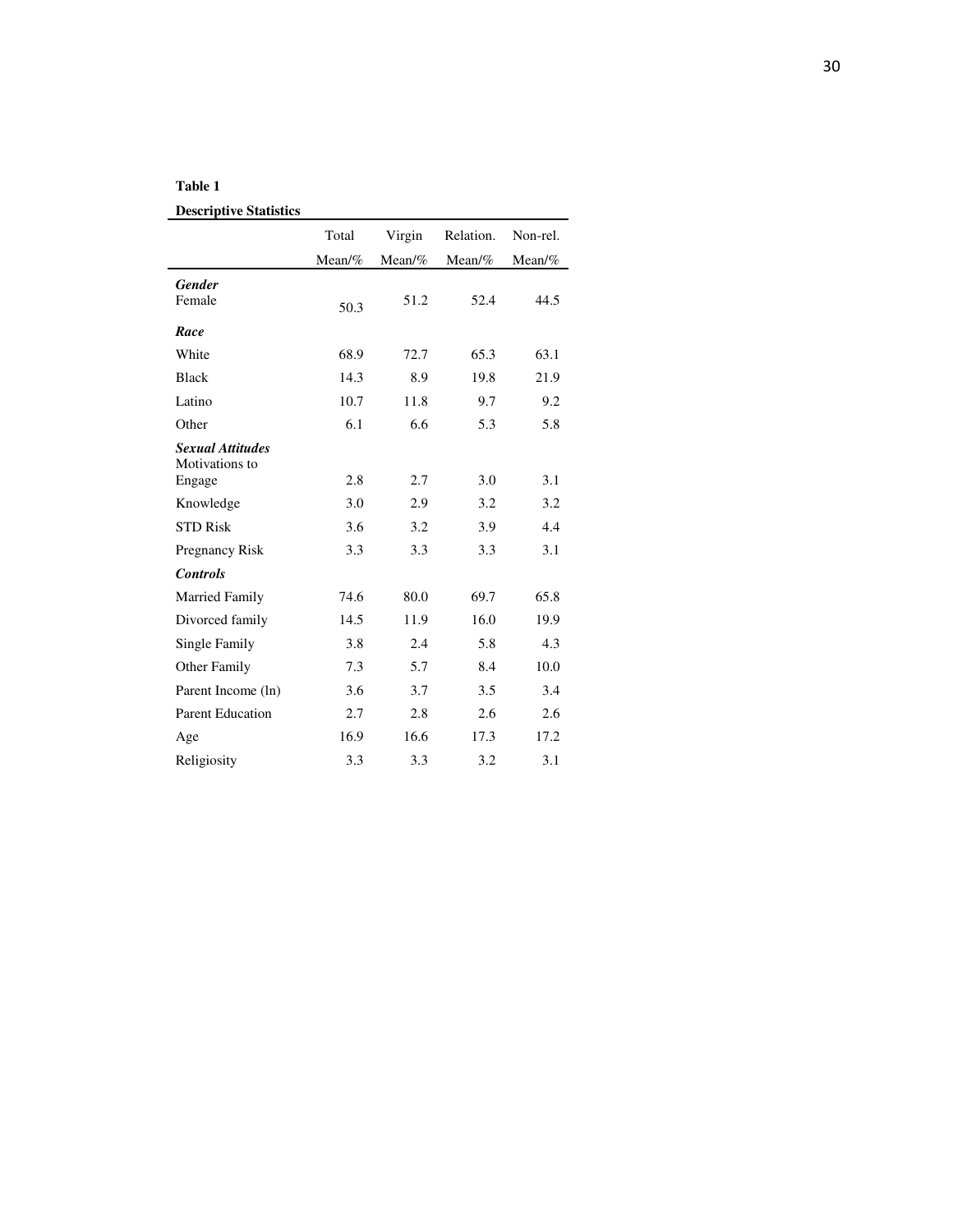| Table 2                             |         |                  |                        |                   |            |                  |                  |                      |                     |                      |            |                      |       |        |                         |                      |            |                      |
|-------------------------------------|---------|------------------|------------------------|-------------------|------------|------------------|------------------|----------------------|---------------------|----------------------|------------|----------------------|-------|--------|-------------------------|----------------------|------------|----------------------|
| Multinomial relative risk estimates |         |                  |                        |                   |            |                  |                  |                      |                     |                      |            |                      |       |        |                         |                      |            |                      |
|                                     |         |                  | A. Virgin (ref)        |                   |            |                  |                  |                      | B. Virgin (ref)     |                      |            |                      |       |        | C. Nonrelationship(ref) |                      |            |                      |
|                                     |         |                  | Relationship           | p Sex             |            |                  |                  |                      | Nonrelationship Sex |                      |            |                      |       |        | Relationship Sex        |                      |            |                      |
|                                     | Model 1 |                  | Model<br>$\frac{2}{3}$ |                   | Model<br>3 |                  | Model            |                      | Model<br>2          |                      | Model<br>3 |                      | Model |        | Model<br>2              |                      | Model<br>3 |                      |
| Focal                               |         |                  |                        |                   |            |                  |                  |                      |                     |                      |            |                      |       |        |                         |                      |            |                      |
| (Male)                              |         |                  |                        |                   |            |                  |                  |                      |                     |                      |            |                      |       |        |                         |                      |            |                      |
| Female                              | 1.242   | ***              | 1.356                  | $\overset{*}{*}$  | 2.523      | ***              | 0.953            |                      | 1.048               |                      | 2.447      | $**$                 | 1.303 | $\ast$ | 1.294                   | $\ast$               | 1.031      |                      |
| (White)                             |         |                  |                        |                   |            |                  |                  |                      |                     |                      |            |                      |       |        |                         |                      |            |                      |
| <b>Black</b>                        | 3.634   | $***$            | 3.706                  | ***               | 3.645      | $***$            | 4.256            |                      | 4.560               | $***$                | 4.414      | ***                  | .854  |        | .813                    |                      | .826       |                      |
| Latino                              | 1.298   |                  | 1.081                  |                   | 1.033      |                  | 1.467            | $\stackrel{*}{\ast}$ | 1.218               |                      | 1.166      |                      | .884  |        | .888                    |                      | .886       |                      |
| Other                               | 1.058   |                  | 1.292                  |                   | 1.345      |                  | 1.158            |                      | 1.435               |                      | 1.483      |                      | 913   |        | $-901$                  |                      | 907        |                      |
| Interactions                        |         |                  |                        |                   |            |                  |                  |                      |                     |                      |            |                      |       |        |                         |                      |            |                      |
| Female*Black                        | 503     | $\overset{*}{*}$ | 461                    | $\stackrel{*}{*}$ | 475        | ∗                | .467             | $\frac{\pi}{\pi}$    | 435                 | $\stackrel{*}{*}$    | 463        | $\star$              | 1.077 |        | .061                    |                      | 1.026      |                      |
| Female*Latino                       | 512     | $\frac{*}{*}$    | 488                    | $\frac{*}{*}$     | 498        | $\frac{*}{*}$    | $.328$<br>$.746$ | $***$                | .308                | ***                  | .303       | $\frac{*}{*}$        | 1.559 |        | 1.583                   |                      | 1.646      |                      |
| Female*Other                        | 706     |                  | 519                    | $\frac{*}{*}$     | 458        | $\frac{*}{*}$    |                  |                      | .574                |                      | 495        |                      | 945   |        | .905                    |                      | 925        |                      |
| Controls                            |         |                  |                        |                   |            |                  |                  |                      |                     |                      |            |                      |       |        |                         |                      |            |                      |
| Divorced Family                     |         |                  | 1.524                  | $\frac{1}{2}$     | 1.375      | $\overset{*}{*}$ |                  |                      | 979                 | $\stackrel{*}{*}$    | 406        | ₩                    |       |        | 926                     |                      | 978        |                      |
| Single Family                       |         |                  | 2.030                  | X                 | 1.656      |                  |                  |                      | 1.150               |                      | .826       | ***                  |       |        | 1.765                   | $\stackrel{*}{\ast}$ | 2.004      | $\stackrel{*}{*}$    |
| Other family                        |         |                  | 1.306                  |                   | 1.163      |                  |                  |                      | 1.340               |                      | $-151$     | ×                    |       |        | 975                     |                      | 010.1      |                      |
| Parent Income                       |         |                  | 1.023                  |                   | .963       |                  |                  |                      | .793                | $\stackrel{*}{\ast}$ | .733       | ***                  |       |        | .291                    | $***$                | 1.313      | ***                  |
| Parent Education                    |         |                  | 826                    | $***$             | .797       | ***              |                  |                      | .886                | $\overset{*}{*}$     | .855       | $\stackrel{*}{\ast}$ |       |        | .932                    |                      | .933       |                      |
| Age                                 |         |                  | 1.672                  | $* * *$           | 1.682      | ***              |                  |                      | .586                | $***$                | 0.605      | $***$                |       |        | .054                    |                      | 1.048      |                      |
| Religiosity                         |         |                  | .731                   | $**$              | .790       | $***$            |                  |                      | 598                 | $***$                | .649       | ***                  |       |        | .222                    | $***$                | 1.218      | $\stackrel{*}{\ast}$ |
| Attitudes                           |         |                  |                        |                   |            |                  |                  |                      |                     |                      |            |                      |       |        |                         |                      |            |                      |
| Motivations to                      |         |                  |                        |                   |            |                  |                  |                      |                     |                      |            |                      |       |        |                         |                      |            |                      |
| Engage                              |         |                  |                        |                   | 1.812      | ***              |                  |                      |                     |                      | 2.253      |                      |       |        |                         |                      | 804        | $\stackrel{*}{*}$    |
| Knowledge                           |         |                  |                        |                   |            |                  |                  |                      |                     |                      |            |                      |       |        |                         |                      |            |                      |
| Confidence                          |         |                  |                        |                   | 2.592      | ***              |                  |                      |                     |                      | 2.708      |                      |       |        |                         |                      | 957        |                      |
| Pregnancy Risk                      |         |                  |                        |                   | 930        |                  |                  |                      |                     |                      | .810       | $**\ast$             |       |        |                         |                      | 147        | $\overset{*}{*}$     |
| <b>STD Risk</b>                     |         |                  |                        |                   | 1.294      | ***              |                  |                      |                     |                      | 1.468      | ***                  |       |        |                         |                      | 881        | $***$                |
|                                     |         |                  |                        |                   |            |                  |                  |                      |                     |                      |            |                      |       |        |                         |                      |            |                      |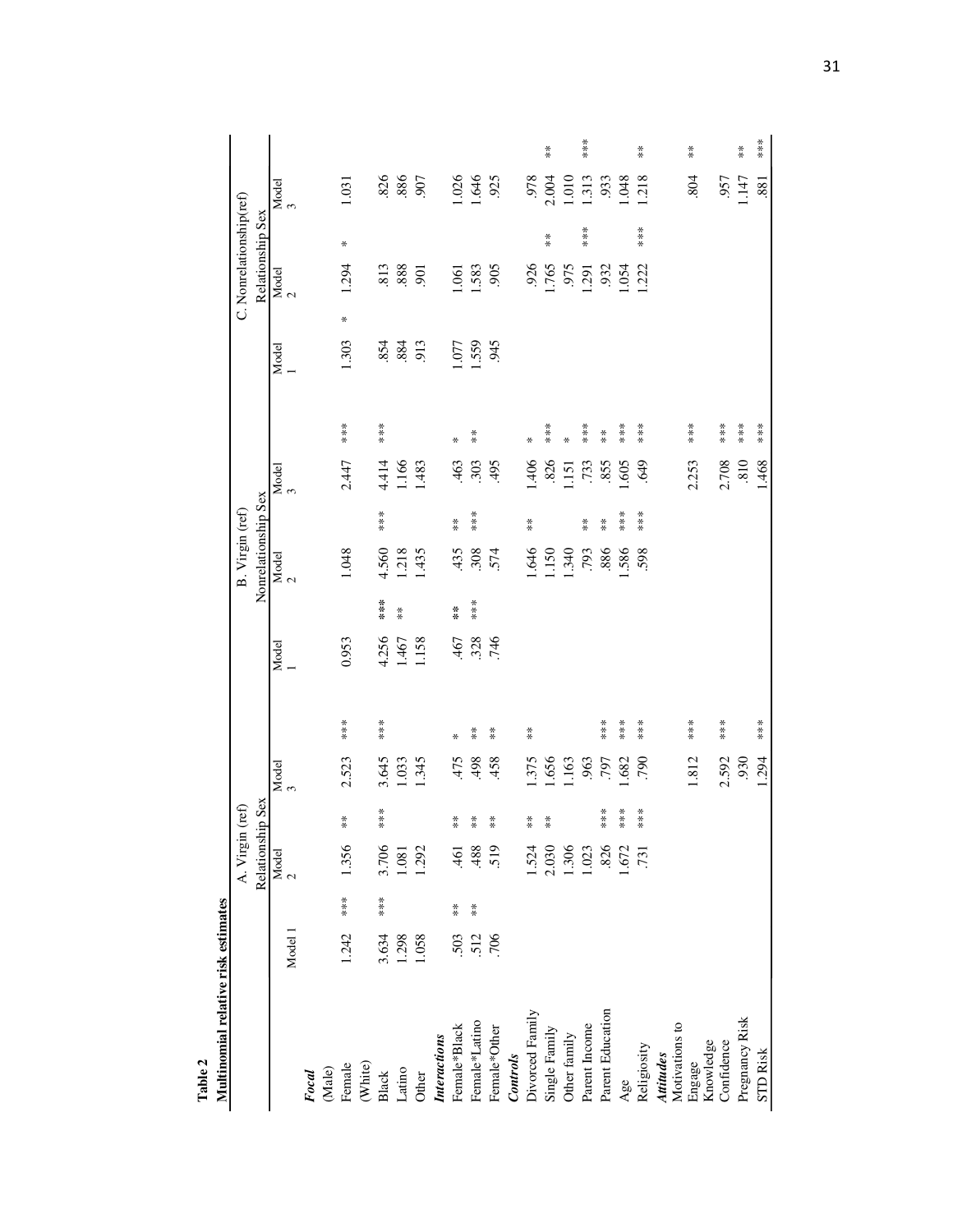| Table 3                                                      |
|--------------------------------------------------------------|
| A. Relative Risk Ratios: Relationship vs. Virgin: Base Model |

|               | wm    |     | wt                       |     | bm                       |     | bf    |      | lm.                      |     | 1f                       |       |
|---------------|-------|-----|--------------------------|-----|--------------------------|-----|-------|------|--------------------------|-----|--------------------------|-------|
| white male    |       |     | 0.805                    | ∗   | 0.275                    | *** | 0.440 | ***  | 0.771                    |     | 1.213                    |       |
| white female  | 1.242 | ∗   | $\overline{\phantom{0}}$ |     | 0.342                    | *** | 0.547 | $**$ | 0.957                    |     | l.507                    | $***$ |
| black male    | 3.634 | *** | 2.925                    | *** | $\overline{\phantom{0}}$ |     | 1.601 | ∗    | 2.801                    | *** | 4.408                    | ***   |
| black female  | 2.271 | *** | 1.828                    | **  | 0.625                    | **  |       |      | 1.750                    | ∗   | 2.754                    | ***   |
| latino male   | 1.298 |     | 1.044                    |     | 0.357                    | *** | 0.571 | ∗    | $\overline{\phantom{0}}$ |     | 1.574                    | ∗     |
| latina female | 0.825 |     | 0.664                    | **  | 0.227                    | *** | 0.363 | ***  | 0.635                    | ∗   | $\overline{\phantom{0}}$ |       |

#### **B. Relative Risk Ratios: Relationship vs. Virgin: Control Model**

|               | wm    |     | wt                       |     | bm    |     | bf    |     | lm    |     | 1f                       |        |
|---------------|-------|-----|--------------------------|-----|-------|-----|-------|-----|-------|-----|--------------------------|--------|
| white male    | -     |     | 0.738                    | **  | 0.270 | *** | 0.432 | *** | 0.925 |     | 1.397                    |        |
| white female  | 1.356 | **  | $\overline{\phantom{0}}$ |     | 0.366 | *** | 0.585 | **  | 1.254 |     | 1.894                    | $***$  |
| black male    | 3.706 | *** | 2.734                    | *** |       |     | 1.599 |     | 3.429 | *** | 5.179                    | ***    |
| black female  | 2.317 | *** | .709                     | **  | 0.625 |     | -     |     | 2.143 | **  | 3.237                    | ***    |
| latino male   | 1.081 |     | 0.797                    |     | 0.292 | *** | 0.467 | **  |       |     | 1.510                    | $\ast$ |
| latina female | 0.716 |     | 0.528                    | **  | 0.193 | *** | 0.309 | *** | 0.662 | ∗   | $\overline{\phantom{0}}$ |        |

#### **C. Relative Risk Ratios: Relationship vs. Virgin: Full Model**

|               | wm    |     | wf    |     | bm                       |     | bf    |     | lm                       |     | 1f                       |     |
|---------------|-------|-----|-------|-----|--------------------------|-----|-------|-----|--------------------------|-----|--------------------------|-----|
| white male    | -     |     | 0.396 | *** | 0.274                    | *** | 0.229 | *** | 0.968                    |     | 0.770                    |     |
| white female  | 2.523 | *** | -     |     | 0.692                    |     | 0.577 | ∗   | 2.442                    | *** | 1.942                    | *** |
| black male    | 3.645 | *** | 1.445 |     | $\overline{\phantom{0}}$ |     | 0.834 |     | 3.527                    | *** | 2.806                    | *** |
| black female  | 4.370 | *** | 1.732 | *   | 1.199                    |     | -     |     | 4.229                    | *** | 3.364                    | *** |
| latino male   | .033  |     | 0.410 | *** | 0.283                    | *** | 0.236 | *** | $\overline{\phantom{0}}$ |     | 0.795                    |     |
| latina female | .299  |     | 0.515 | *** | 0.356                    | *** | 0.297 | *** | 1.257                    |     | $\overline{\phantom{0}}$ |     |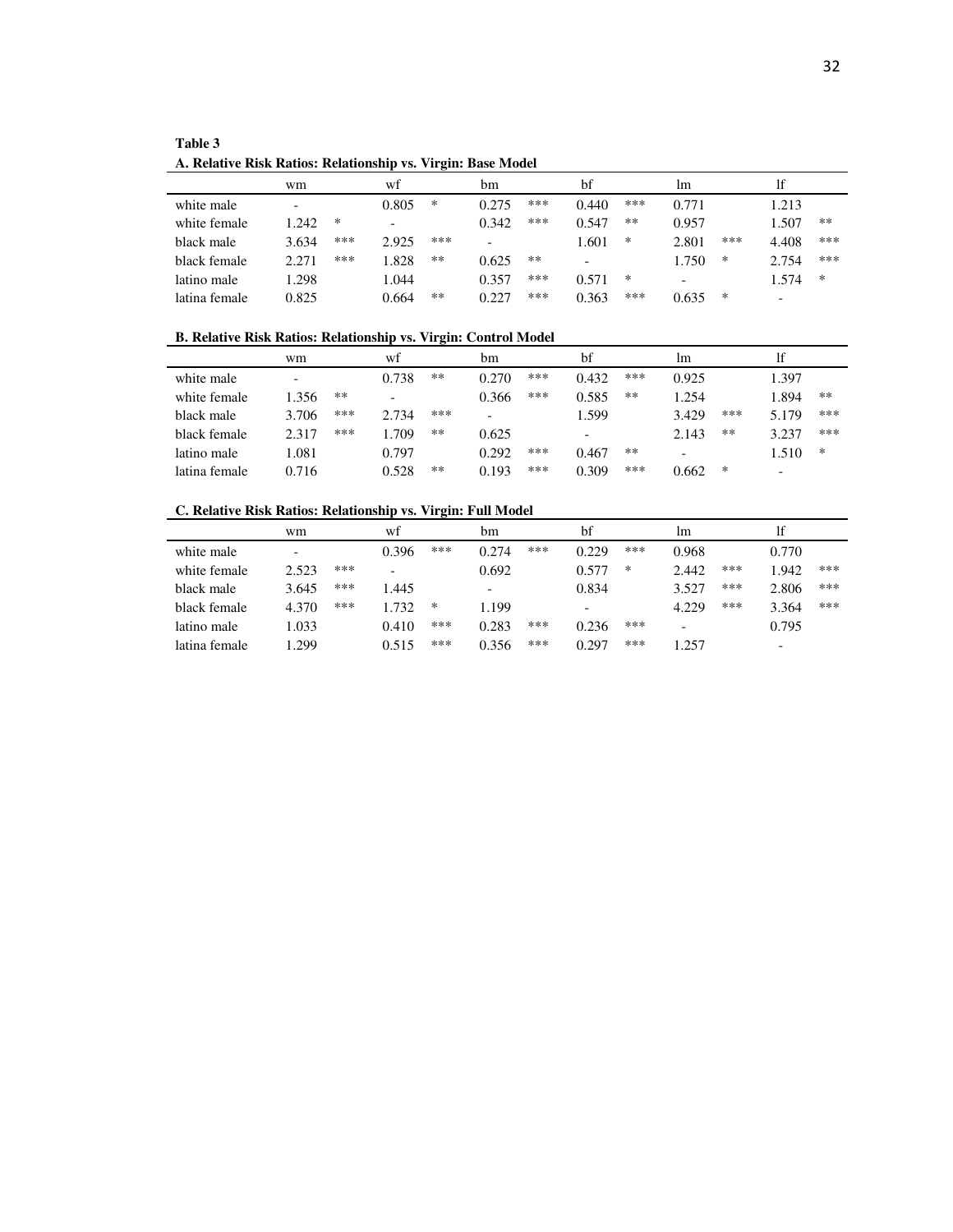| <b>Table 4</b>                                                  |
|-----------------------------------------------------------------|
| A. Relative Risk Ratios: Nonrelationship vs. Virgin: Base Model |

|               | wm    |     | wt                       |     | bm    |     | bf    |      | lm                       |     | lf                       |        |
|---------------|-------|-----|--------------------------|-----|-------|-----|-------|------|--------------------------|-----|--------------------------|--------|
| white male    | -     |     | 1.049                    |     | 0.235 | *** | 0.528 | **   | 0.682                    | ∗   | 2.179                    | ∗      |
| white female  | 0.953 |     | $\overline{\phantom{0}}$ |     | 0.224 | *** | 0.503 | $**$ | 0.650                    | ∗   | 2.077                    | $\ast$ |
| black male    | 4.256 | *** | 4.465                    | *** | -     |     | 2.247 | ***  | 2.901                    | *** | 9.275                    | ***    |
| black female  | 1.894 | **  | 1.988                    | **  | 0.445 | *** |       |      | 1.291                    |     | 4.129                    | ***    |
| latino male   | 1.467 | ∗   | 1.539                    | ∗   | 0.345 | *** | 0.774 |      | $\overline{\phantom{0}}$ |     | 3.197                    | ***    |
| latina female | 0.459 | ∗   | 0.481                    | ∗   | 0.108 | *** | 0.242 | ***  | 0.313                    | *** | $\overline{\phantom{0}}$ |        |

**B. Relative Risk Ratios: Nonrelationship vs. Virgin: Control Model** 

|               | wm    |     | wt                       |      | bm    |     | bf    |     | lm.                      |     | 1f                       |     |
|---------------|-------|-----|--------------------------|------|-------|-----|-------|-----|--------------------------|-----|--------------------------|-----|
| white male    |       |     | 0.954                    |      | 0.219 | *** | 0.481 | **  | 0.821                    |     | 2.540                    | **  |
| white female  | 1.048 |     | $\overline{\phantom{0}}$ |      | 0.230 | *** | 0.504 | **  | 0.860                    |     | 2.662                    | **  |
| black male    | 4.560 | **  | 4.352                    | ***  |       |     | 2.195 | *** | 3.744                    | *** | 11.583                   | *** |
| black female  | 2.077 | *** | 1.982                    | **   | 0.456 | *** |       |     | 1.706                    | ∗   | 5.277                    | *** |
| latino male   | 1.218 |     | 1.162                    |      | 0.267 | *** | 0.586 | ∗   | $\overline{\phantom{a}}$ |     | 3.093                    | *** |
| latina female | 0.394 | **  | 0.376                    | $**$ | 0.086 | *** | 0.190 | *** | 0.323                    | *** | $\overline{\phantom{0}}$ |     |

#### **C. Relative Risk Ratios: Nonrelationship vs. Virgin:Full Model**

|               | wm    |     | wt    |     | bm                       |     | bf    |     | lm                       |     | lf                       |       |
|---------------|-------|-----|-------|-----|--------------------------|-----|-------|-----|--------------------------|-----|--------------------------|-------|
| white male    | -     |     | 0.409 | *** | 0.227                    | *** | 0.200 | ∗   | 0.857                    |     | 1.158                    |       |
| white female  | 2.447 | *** |       |     | 0.554                    | **  | 0.489 | **  | 2.098                    | **  | 2.833                    | $***$ |
| black male    | 4.414 | *** | 1.804 | **  | $\overline{\phantom{0}}$ |     | 0.882 |     | 3.785                    | *** | 5.109                    | ***   |
| black female  | 5.005 | *** | 2.045 | **  | 1.134                    |     | -     |     | 4.291                    | *** | 5.794                    | ***   |
| latino male   | .166  |     | 0.477 | **  | 0.264                    | *** | 0.233 | *** | $\overline{\phantom{0}}$ |     | 1.350                    |       |
| latina female | 0.864 |     | 0.353 | **  | 0.196                    | *** | 0.173 | *** | 0.741                    |     | $\overline{\phantom{0}}$ |       |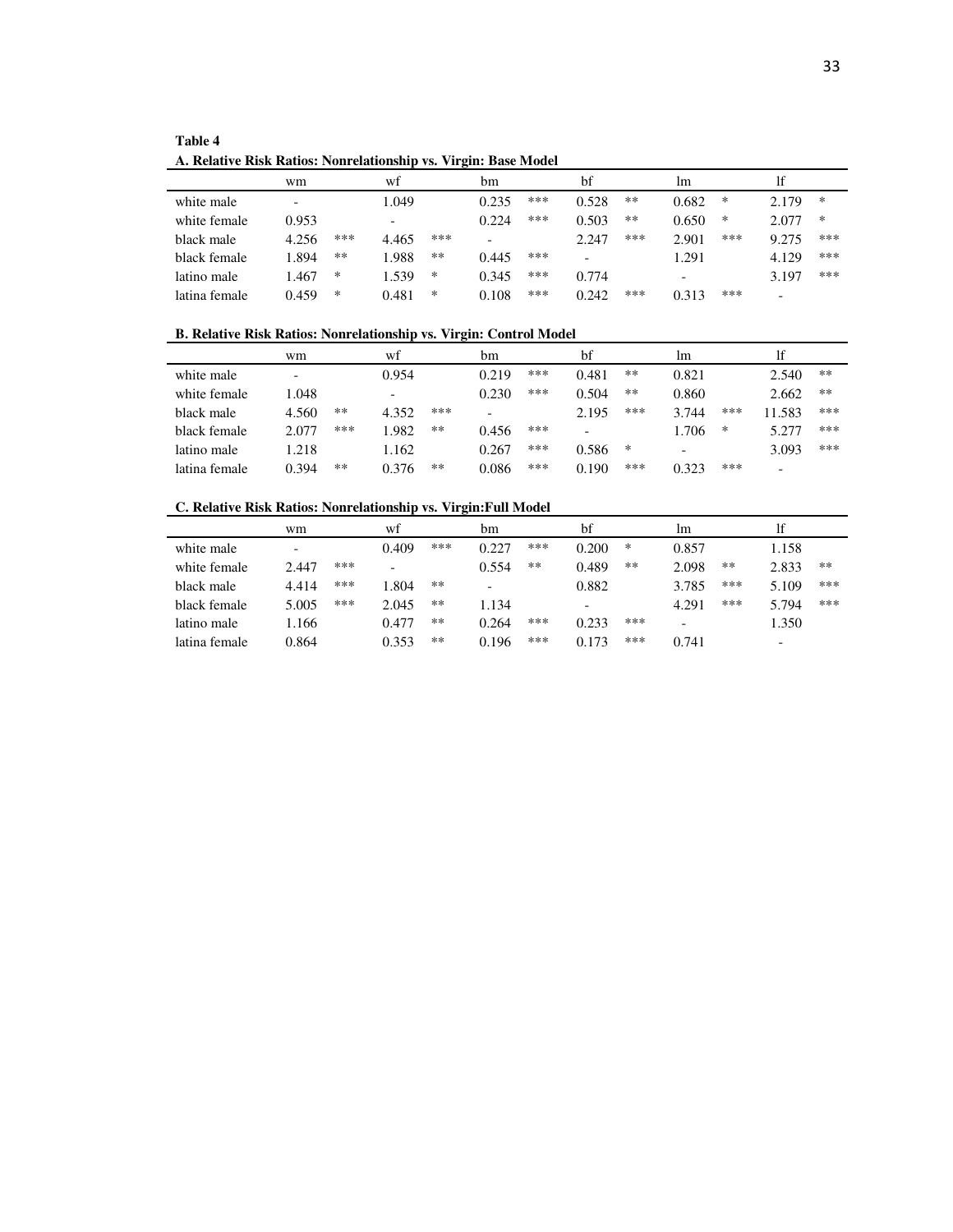| A. Relative Risk Ratios: Relationship vs. Nonrelationship: Base Model |            |            |            |       |                          |                |
|-----------------------------------------------------------------------|------------|------------|------------|-------|--------------------------|----------------|
|                                                                       | wm         | wf         | hm         | bf    | <sub>Im</sub>            | lf             |
| white male                                                            | -          | *<br>0.767 | 1.171      | 0.834 | 1.131                    | *<br>0.557     |
| white female                                                          | *<br>1.303 |            | ∗<br>1.526 | 1.087 | $\ast$<br>1.474          | 0.725          |
| black male                                                            | 0.854      | ∗<br>0.655 | -          | 0.712 | 0.965                    | $**$<br>0.475  |
| black female                                                          | 1.199      | 0.920      | 1.404      |       | 1.355                    | 0.667          |
| latino male                                                           | 0.884      | ∗<br>0.679 | .036       | 0.738 | $\overline{\phantom{0}}$ | $***$<br>0.492 |

latina female 1.797 \* 1.379 2.104 \* 1.499 2.032 \*\* -

**Table 5** 

**B. Relative Risk Ratios: Relationship vs. Nonrelationship: Control Model** 

|               | wm                       |        | wf    |   | bm    |    | bf                       | <sub>1m</sub> |    | lf    |        |
|---------------|--------------------------|--------|-------|---|-------|----|--------------------------|---------------|----|-------|--------|
| white male    | $\overline{\phantom{0}}$ |        | 0.773 | * | 1.230 |    | 0.897                    | 1.127         |    | 0.550 | $\ast$ |
| white female  | .294                     | $\ast$ |       |   | 1.592 | ∗  | 1.160                    | 1.457         | ∗  | 0.712 |        |
| black male    | 0.813                    |        | 0.628 | ∗ |       |    | 0.729                    | 0.916         |    | 0.447 | **     |
| black female  | 1.115                    |        | 0.862 |   | 1.372 |    | $\overline{\phantom{a}}$ | 1.256         |    | 0.613 |        |
| latino male   | 0.888                    |        | 0.686 | ∗ | 1.092 |    | 0.796                    | -             |    | 0.488 | **     |
| latino female | 1.818                    | ∗      | 1.405 |   | 2.237 | ** | 1.630                    | 2.048         | ** | -     |        |

**C. Relative Risk Ratios: Relationship vs. Nonrelationship: Full Model** 

|               | wm                       | wf    | bm         | bf                       | <sub>1m</sub>            | lf                       |
|---------------|--------------------------|-------|------------|--------------------------|--------------------------|--------------------------|
| white male    | $\overline{\phantom{0}}$ | 0.970 | 1.211      | 1.145                    | 1.129                    | 0.665                    |
| white female  | 1.031                    |       | 1.248      | 1.181                    | 1.164                    | 0.686                    |
| black male    | 0.826                    | 0.801 | -          | 0.946                    | 0.932                    | ∗<br>0.549               |
| black female  | 0.873                    | 0.847 | 1.057      | $\overline{\phantom{a}}$ | 0.986                    | *<br>0.581               |
| latino male   | 0.886                    | 0.859 | 1.073      | 1.015                    | $\overline{\phantom{0}}$ | 0.589                    |
| latino female | L.504                    | 1.459 | ∗<br>1.821 | 1.722<br>∗               | 1.697                    | $\overline{\phantom{0}}$ |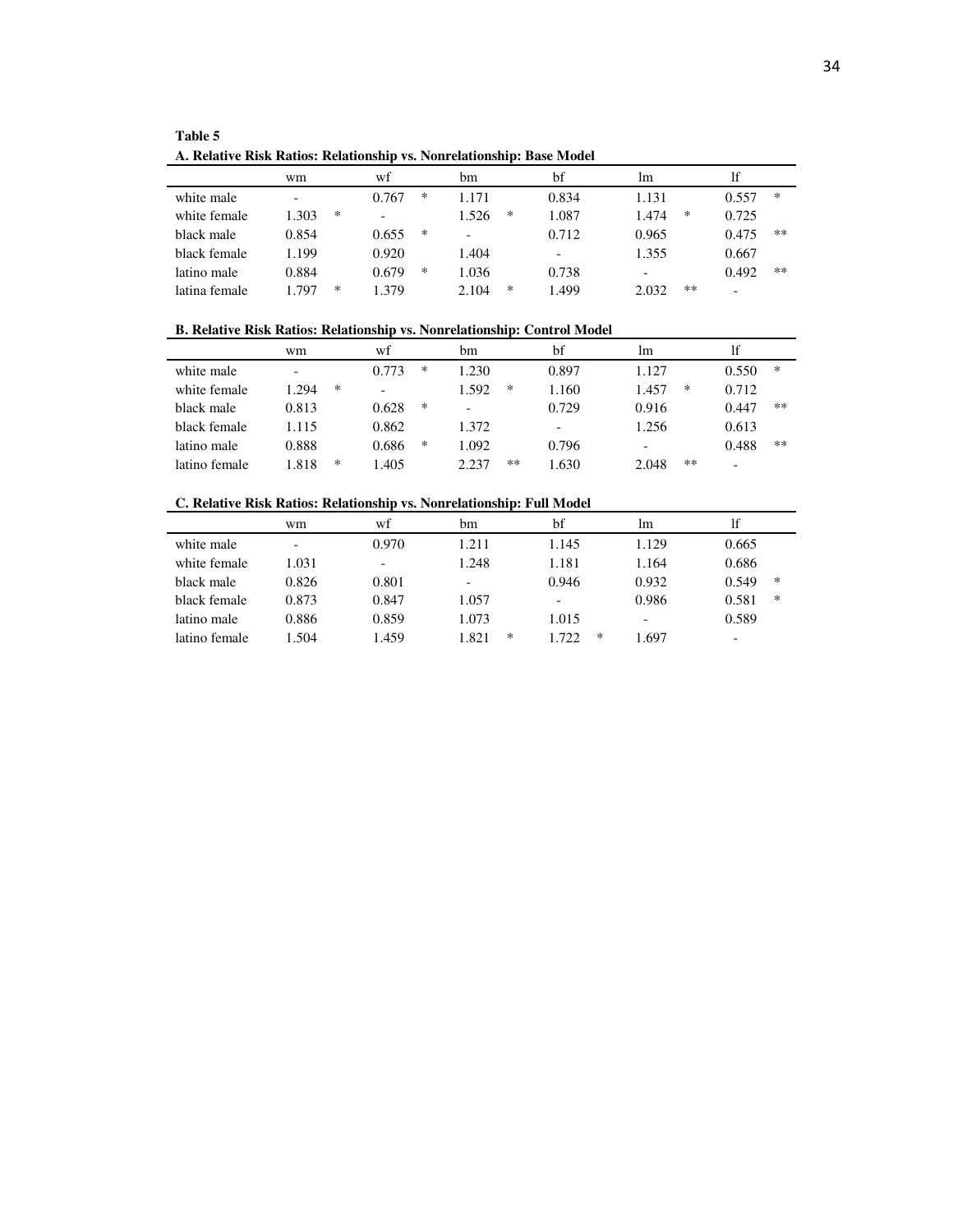#### References

- Anderson, Elijah. 1989. "Sex Codes and Family Life among Poor Inner-city Youth." *The ANNALS of the American Academy of Political and Social Science* 51(1):59-78.
- Carver, Karen, Kara Joyner, and Richard J. Udry. "National estimates of adolescent romantic relationships. Adolescent romantic relations and sexual behavior: Theory, research, and practical implications." Pp. 23-56 in *Adolescent romantic relations and sexual behavior: Theory, research, and practical implications,*  edited by P, Florsheim. Mahwah, New Jersey:Lawrence Erlbaum Associates Publishers.
- Chara, Paul J. and Lynn M. Kuennen. 1994. "Diverging Gender Attitudes Regarding Casual Sex: A Cross-sectional Study." *Psychological Reports* 74(1):57-58.
- Christopher, F. S. and Susan Sprecher. 2000. "Sexuality in marriage, dating, and other relationships: A decade review." *Journal of Marriage and Family* 62(4):999-1017.
- Collins, W. A. , Deborah P. Welsh, and Wyndol Furman. 2009. "Adolescent Romantic Relationships." *Annual Review of Psychology.* 60:631-652.
- Eshbaugh, Elaine and Gary Gute. 2008. "Hookups and Sexual Regret among College Women." *Journal of Social Psychology.* 148(1):77-90.
- Fishbein, Martin and Icek Ajzen. (1975). *Belief, attitude, intention, and behavior: An introduction to theory and research*. Reading, MA: Addison-Wesley.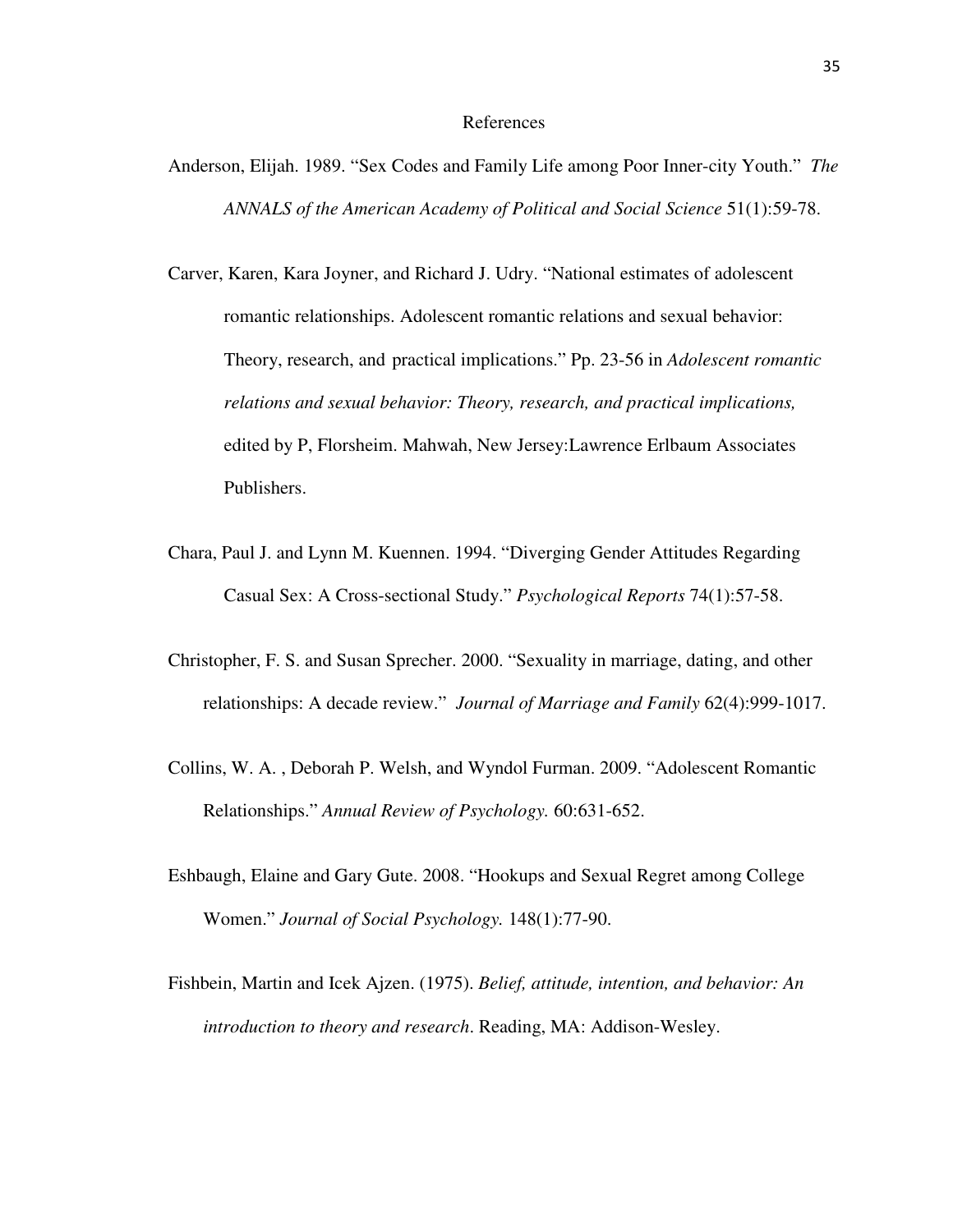- Ford, Kathleen, Woosung Sohn and James Lepkowski. 2001. "Characteristics of adolescents' sexual partners and their association with use of condoms and other contraceptive methods." *Family Planning Perspectives* 33(3):100-132.
- Gaughan, Monica. 2002. "The substitution hypothesis: The impact of premarital liaisons and human capital on marital timing." *Journal of Marriage and Family* 64(2):407- 419.
- Gillmore, Mary R., Matthew E. Archibald, Diane M. Morrison, Anthony Wilsdon, Elizabeth A. Wells, Marilyn J. Hoppe, Deborah Nahom, and Elise Murowchick. "Teen Sexual Behavior: Applicability of the Theory of Reasoned Action." *Journal of Marriage and Family* 64(4):885-897.
- Giordano, Peggy C., Monica A. Longmore, and Wendy D. Manning. 2006. "Gender and the meanings of adolescent romantic relationships: A focus on boys." *American Sociological Review* 71(2):260-287.
- Giordano, Peggy C., Monica A. Longmore, Wendy D. Manning, and Miriam J. Northcutt. 2009. "Adolescent Identities and Sexual Behavior: An Examination of Anderson's Player Hypothesis." *Social Forces* 87(4):1813-1843.
- Grello, Catherine M., Deborah P. Welsh and Melinda S. Harper. 2003. "No Strings Attached: The Nature of Casual Sex in College Students." *The Journal of Sex Research* 43(3):255-267.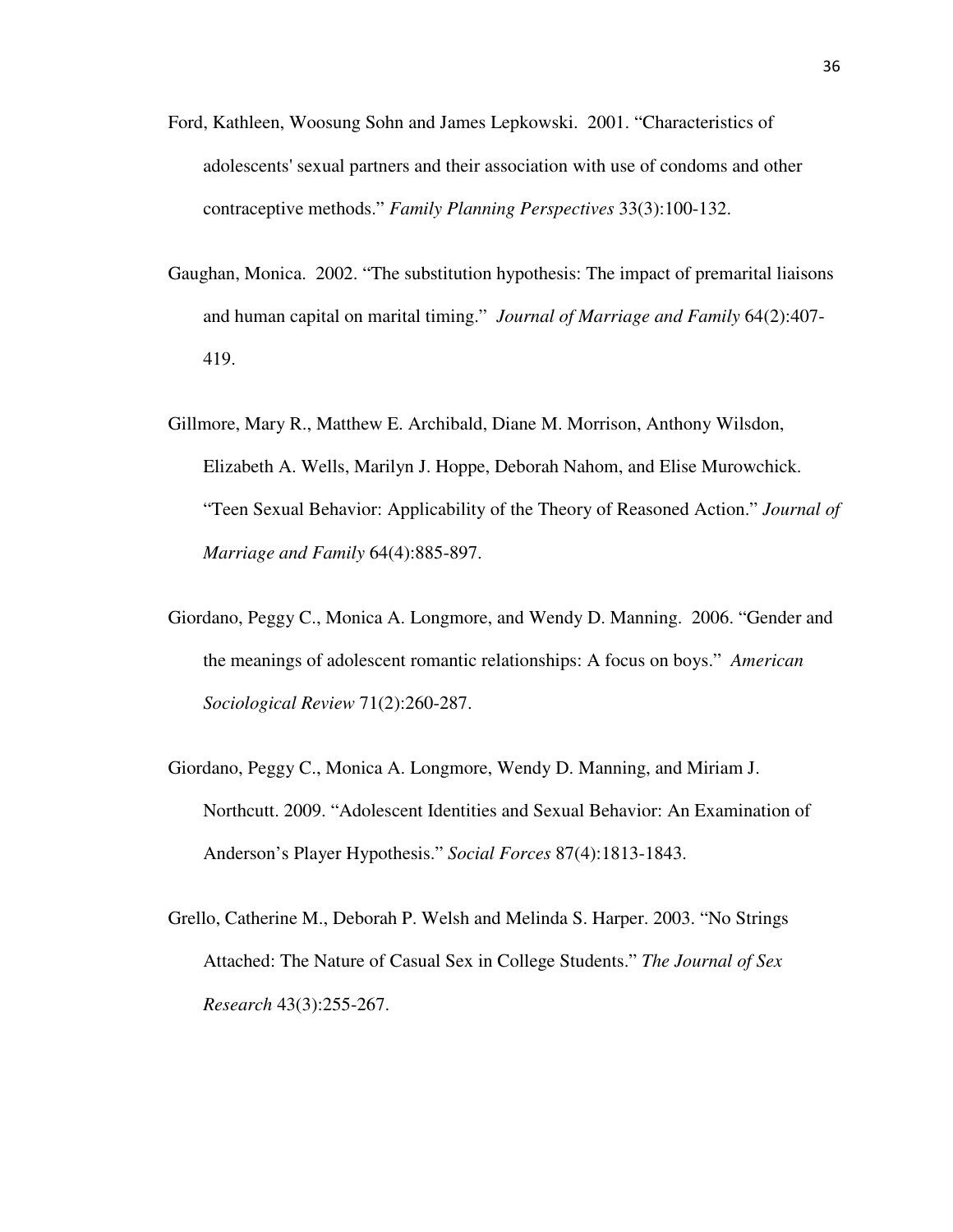- Hill, Craig A. 2002. "Gender, relationship stage, and sexual behavior: The importance of partner emotional investment within specific situations." *The Journal of Sex Research* 39(3):228-240.
- Kotchik, Beth A., Anne Shaffer, Kim S. Miller, and Rex Forehand. 2001. "Adolescent Sexual Risk Behavior: A Multi-system Perspective." *Clinical Psychology Review*  21(4):493-519.

Manning, Wendy D., Monica A. Longmore, and Peggy C. Giordano. 2000. "

- Manning, Wendy D., Monica A. Longmore, and Peggy C. Giordano. 2005. "Adolescents' Involvement in Non-romantic Sexual Activity." *Social Science Research* 34:384- 407.
- Manning, Wendy D., Monica A. Longmore, and Peggy C. Giordano. 2006. "Hooking up: The relationship contexts of "non-relationship" sex. *Journal of Adolescent Research* 21(5):459-483.
- Meier, Ann M. 2007. "Adolescent first sex and subsequent mental health." *The American Journal of Sociology* 112(6):1811-1847.
- Oliver, Mary B. and Janet S. Hyde. 1993. "Gender Differences in Sexuality: A Metaanalysis." *Psychological Bulletin.* 114(1):29-51.
- Paul, Elizabeth and Kristen Hayes. 2002. "The Casualties of `Casual' Sex: A Qualitative Exploration of the Phenomenology of College Students' Hookups." *Journal of Social and Personal Relationships.* 2002(19):639-661.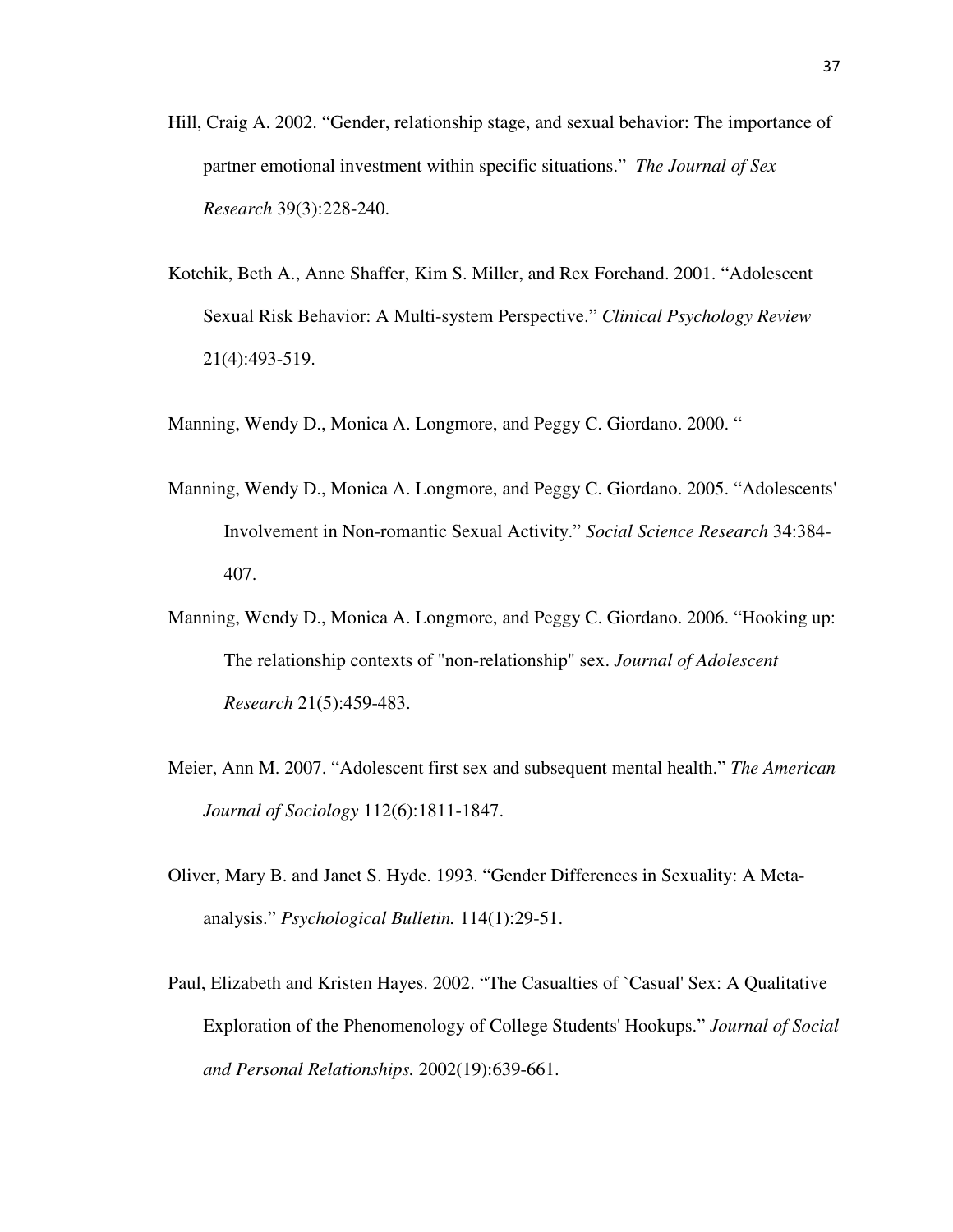- Paul, Elizabeth L., Brian McManus and Allison Hayes. 2000. "Hookups: Characteristics and correlates of college students' spontaneous and anonymous sexual experiences." *The Journal of Sex Research* 37(1):76-88.
- Peterson, Jennifer and Janet S. Hyde. 2010. "A meta-analytic review of research on gender differences in sexuality, 1993–2007." *The Pyschological Bulletin* 136(1):21- 38.
- Sprecher, Susan. 1989. "Premarital sexual standards for different categories of individuals." *The Journal of Sex Research* 26(2): 232-248.
- Sprecher, Susan. 2001. "Equity and social exchange in dating couples: Associations with satisfaction, commitment, and stability." *Journal of Marriage and Family*  63(3):599-613.
- Sprecher, Susan, Sandra Metts, Brant Burleson, Elaine Hatfield, and Alicia Thompson. 1995. "Domains of Expressive Interaction in Intimate Relationships: Associations with Satisfaction and Commitment." *Family Relations* 44(2):203-210.
- Thornton, Arland and Linda Young-DeMarco. 2001. "Four Decades of Trends in Attitudes Toward Family Issues in the United States: The 1960s Through the 1990s." *Journal of Marriage and Family* 63:1009-1037.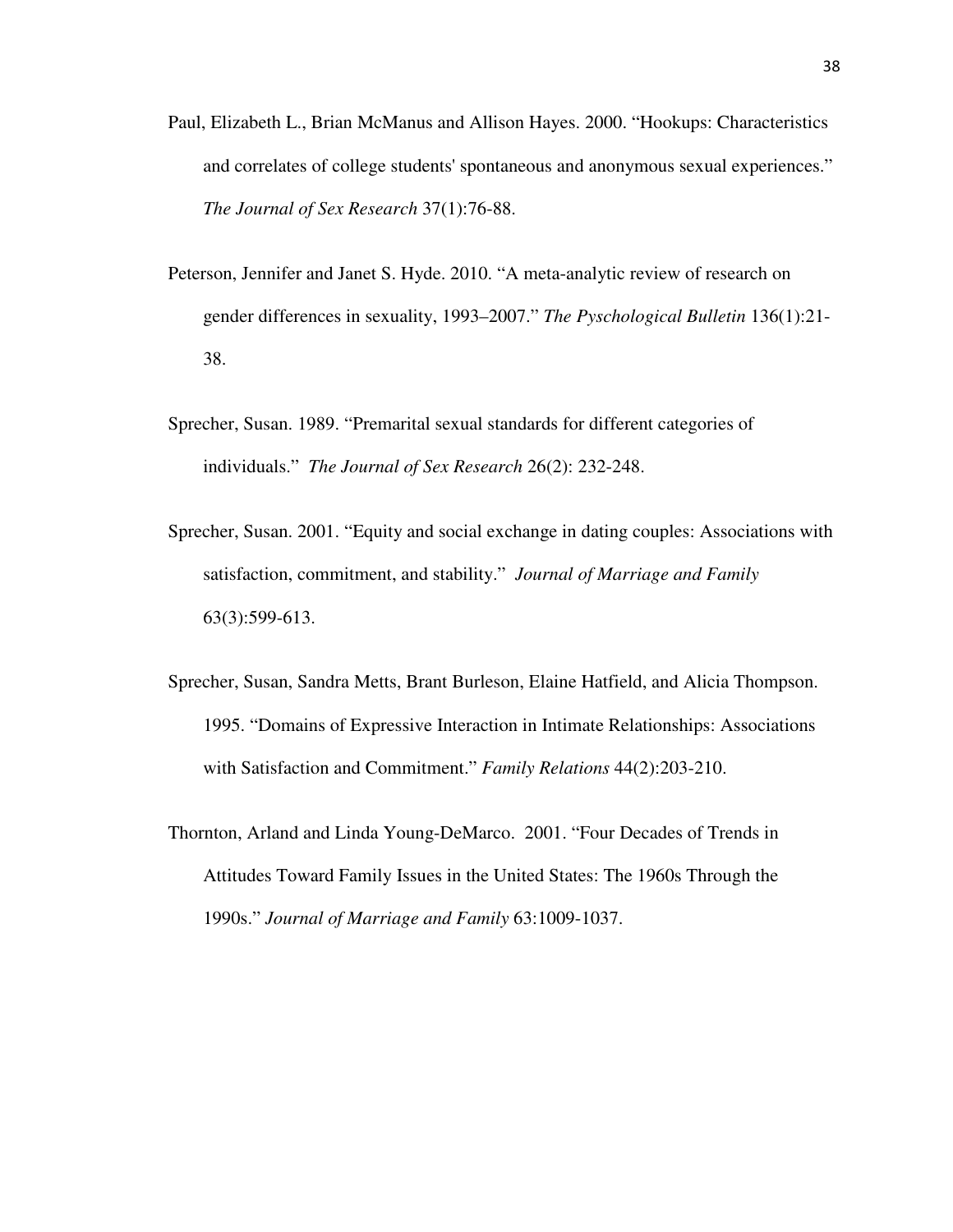# Appendix A: Supplemental Tables

| Table 1<br>Proportions of sexual behavior by race and gender |        |           |         |  |  |  |
|--------------------------------------------------------------|--------|-----------|---------|--|--|--|
|                                                              | Virgin | Relation. | Nonrel. |  |  |  |
| white male                                                   | 0.595  | 0.236     | 0.169   |  |  |  |
| white female                                                 | 0.556  | 0.287     | 0.157   |  |  |  |
| hlack male                                                   | 0.316  | 0.372     | 0.312   |  |  |  |
| hlack female                                                 | 0.469  | 0.336     | 0.194   |  |  |  |
| Latino male                                                  | 0.538  | 0.262     | 0.200   |  |  |  |
| Latina female                                                | 0.680  | 0.023     | 0.095   |  |  |  |

#### **Table 2**

**Proportions of sexual behavior by race and gender**